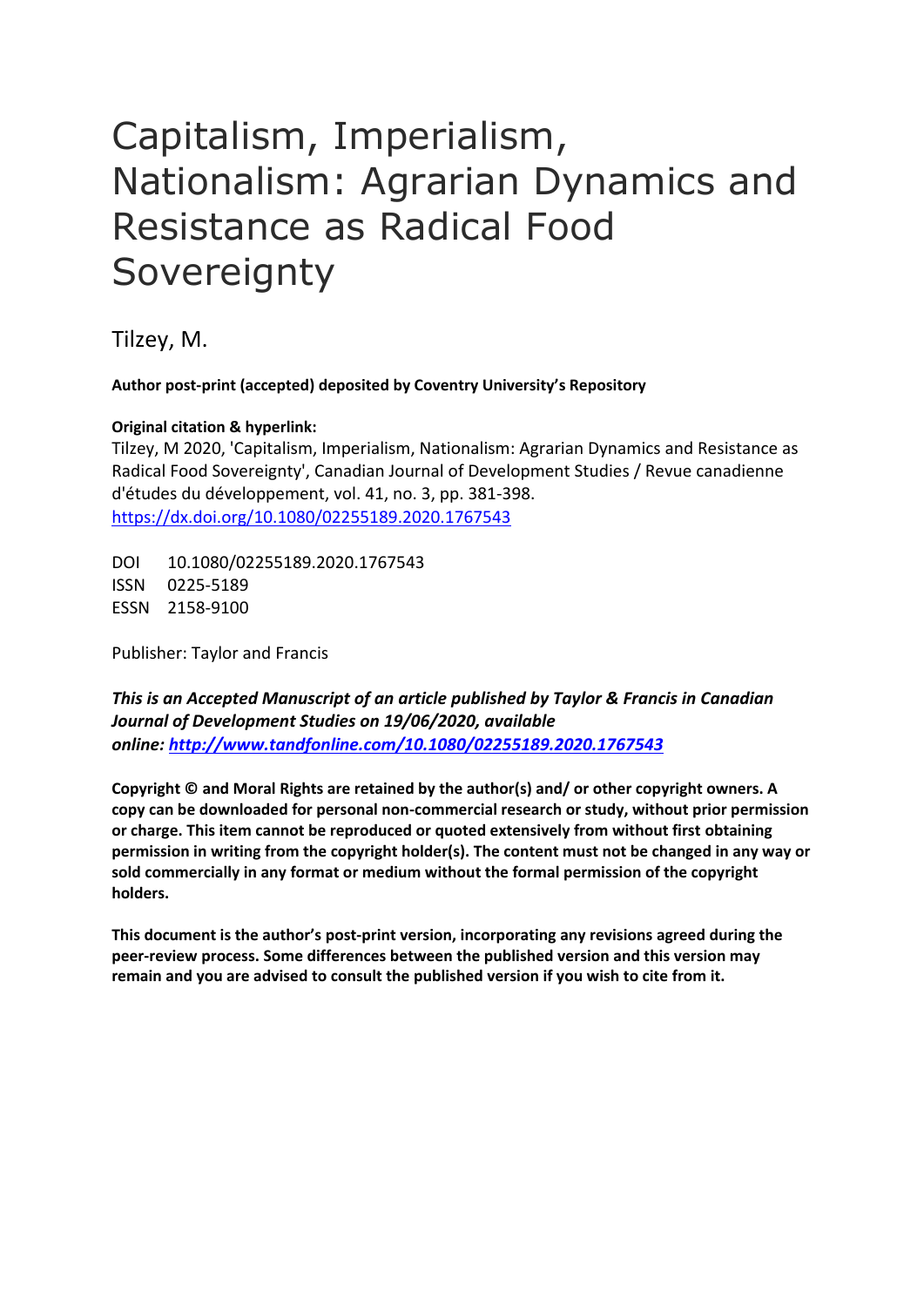## **Capitalism, imperialism, nationalism: agrarian dynamics and resistance as radical food sovereignty**

# Mark Tilzey\*

Centre for Agroecology, Water and Resilience, Coventry University, UK

#### **Abstract**

This paper explores the dynamics of capitalism, imperialism, and nationalism to contextualize and explain "radical" food sovereignty. It defines the opportunities and constraints surrounding the dynamics of "radical" food sovereignty as an anti-capitalist, counter-hegemonic movement. The difficulties in subverting the state-capital nexus are explored with reference to the pink tide states in Latin America, particularly Bolivia and Ecuador. Such "left" populism, through neo-extractivist funded welfarism, has subverted "radical" food sovereignty movements. Growing contradictions of neo-extractivism presage the delegitimation of the peripheral statecapital nexus, a resurgence of right authoritarian populism, and a further round of counterhegemonic protest*.* 

**Keywords:** Nationalism; capitalism; imperialism; agrarian resistance; food sovereignty

# **Introduction**

This paper explores the relationship between "radical" food sovereignty and the dynamics of capitalism, imperialism, and nationalism. "Radical" food sovereignty invokes a Marxian, or social relational, understanding of capitalism and agrarian transitions (Tilzey 2018), with capitalism on this view arising from the commodification of labour power through expropriation of agricultural producers from their means of production – or primitive accumulation (Marx 1972). Such expropriation leads to the imposition of market dependency on the classes of labour (Kautsky 1988; Wood 2002; Bernstein 2009) as a condition of survival. Radical food sovereignty, as one the most important contemporary agrarian resistance movements (Edelman and Borras 2016), envisages an abrogation of this condition as a prerequisite for social and ecological sustainability. The purpose of this paper is to provide a spatio-temporal contextualization of radical food sovereignty movements by placing them within the wider political and ecological dynamics of the state-capital nexus (McKay 2018; Tilzey 2018), and of the imperial, sub-imperial, and peripheral form of the world capitalist system which structures these. The rationale behind this is, firstly, to understand the causal basis of "radical" food sovereignty as opposed to its "progressive" form; and, secondly, to afford a strategic view on the opportunities and constraints surrounding the resurgence of

<sup>\*</sup>**CONTACT** Mark Tilzey mark.tilzey@coventry.ac.uk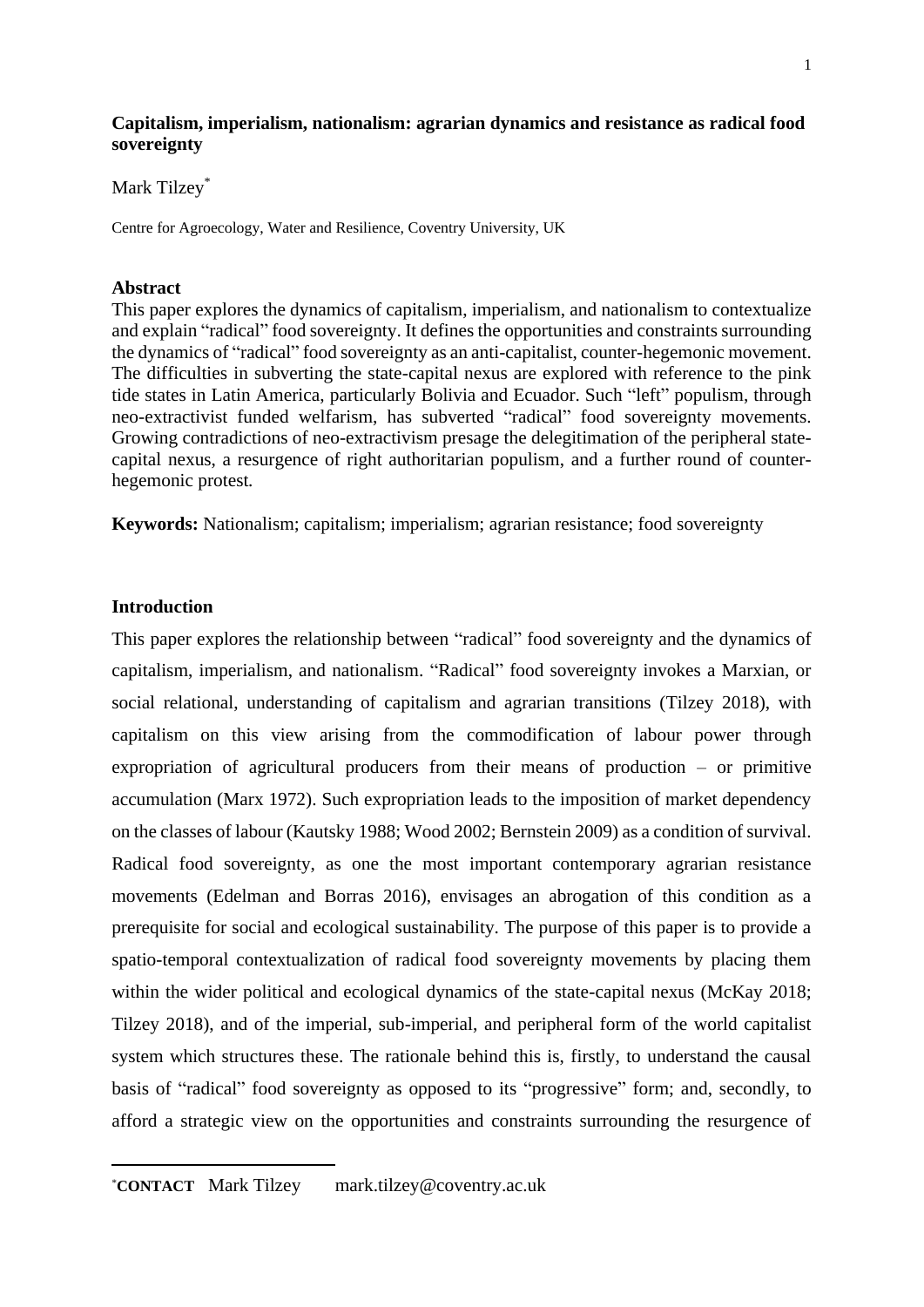radical food sovereignty as an anti-capitalist, counter-hegemonic movement. The latter is undertaken by reference to case studies of Bolivia and Ecuador.

To do this, we articulate a theorization which integrates Political Marxism (Brenner 1985; Mooers 1991; Wood 2002), neo-Gramscian international political economy (Cox 1993, Bieler and Morton 2004), regulation theory (Boyer and Saillard 2002), and Poulantzian state theory (Poulantzas 1978). In this paper, then, class struggle, capital, and the state remain central and dialectically related analytical categories. This generates a Marxian analytical frame when delineating the theory and praxis of radical food sovereignty.

To understand the causal basis of radical food sovereignty and to afford a strategic view on the opportunities and constraints surrounding its resurgence requires, we argue*,* a better understanding of capital-state dynamics as nationalism, imperialism, and now sub-imperialism if the nature of market dependency and primitive accumulation are to be understood as a prerequisite for their subversion through counter-hegemony (Tilzey 2019a, 2019b). We argue that counter-hegemony as radical food sovereignty – for reasons intimately related to the imperialistic and sub-imperialistic character of capitalism as the "imperial mode of living" (Brand and Wissen 2018) – is differentially located in the global South, the global locus of the majority of **peasantry** peasants, semi-proletarians, and indigenous people whose continuing links to non-commodified land offer escape routes from the precarity of "disarticulated" capitalism (de Janvry 1981).

We argue that this differential location occurs because the capitalist "agrarian transition" in the global South has *not* generally taken the form of the full proletarianization (complete separation of workers from the means of production) that has usually characterized the global North and parts of the sub-imperium (**notably China**). Rather, the "transition" is often partial, with peasants, as semi-proletarians, commonly retaining some access to land, a tendency compounded by lack of secure employment opportunities in capitalist agriculture and in the non-agrarian sector (de Janvry 1981; Vergara-Camus 2014; Vergara-Camus and Kay 2017; McKay 2018). This is due, in significant degree, to peripheral and dependent forms of capital accumulation (Petras and Veltmeyer 2016). This means that, although the great bulk of Latin America, for example, has gone through a capitalist transition, the socially and sectorally disarticulated character of that transition (de Janvry 1981; McKay 2018) implies that a significant percentage of the "classes of labour" who retain access to land undertake *noncapitalist* forms of production. This percentage (middle and lower peasantry) retains a peasant rather than a proletarian class positionality, a vitally important consideration in understanding the causal basis of radical food sovereignty. Due to semi-proletarianization and precarity, we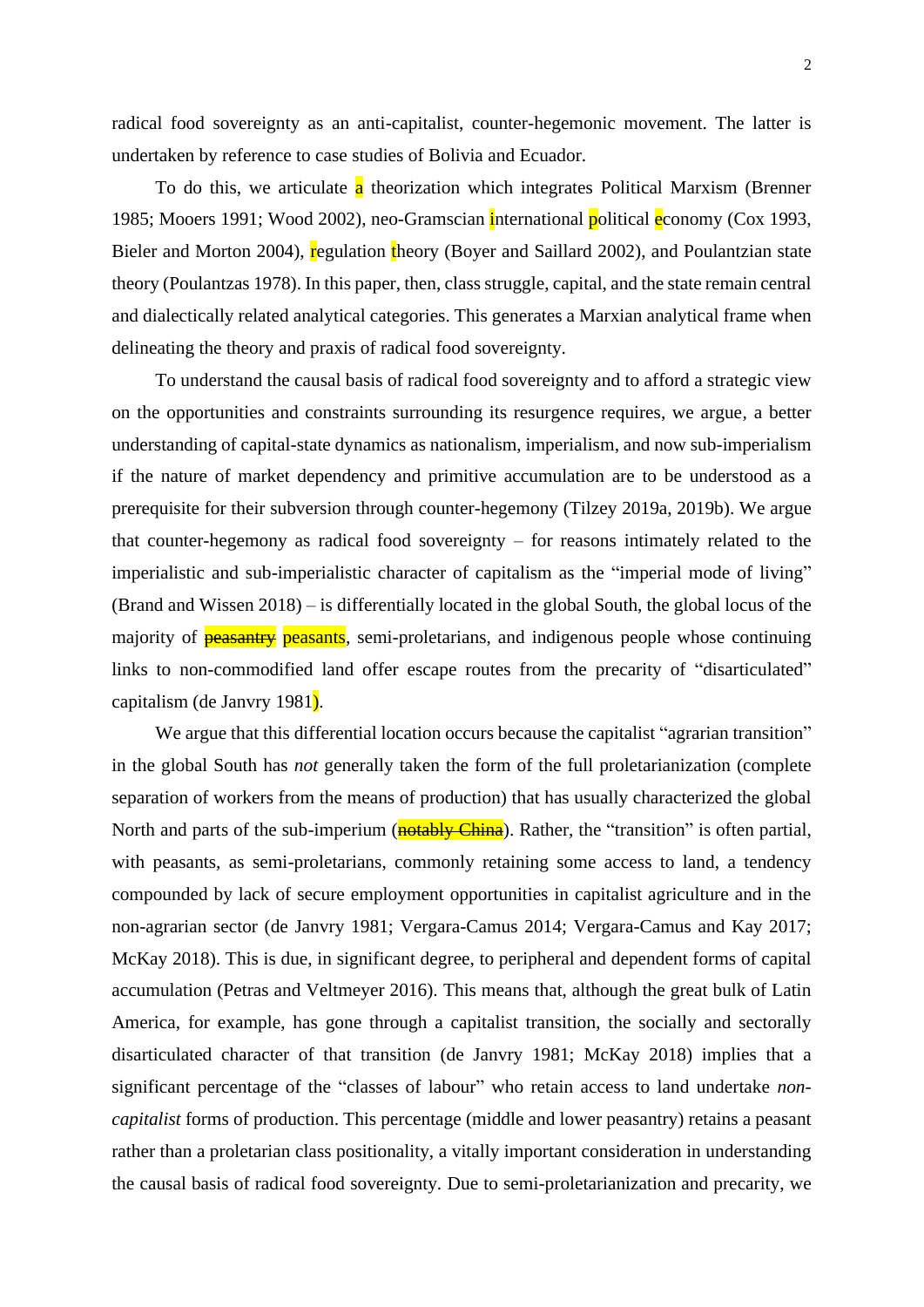argue that a "radical" imaginary of food sovereignty *tends* to emerge (although no inevitability is implied), a counter-hegemonic position which advocates the redistribution of land from capitalists to the peasantry and precariat for the production of fundamental use values, perhaps most importantly food. Such a "reverse" agrarian transition constitutes an abrogation of primitive accumulation.

We suggest that the capitalist "agrarian transition" in the global North (and increasingly in the sub-imperium) has, by contrast, entailed proletarianization, leading to the extirpation of the peasantry and the almost exclusive appropriation of the countryside by capitalist farmers. The potentially revolutionary character of the proletariat here has typically been dulled by the co-optation of this class into capitalism as "labour aristocracy" and as "consumers". Such "material rewards" and the prevalently urban character of these societies have been facilitated by "unequal ecological exchange" with the global South, something which we may term "resource imperialism", sustaining the "imperial mode of living" (Brand and Wissen 2018). The implication of these dynamics is that, due to the general extirpation of the peasantry, rural resistance to capitalism in the global North is miniscule by comparison to the South, and commonly assumes the form, not of "radical", but rather of "progressive", food sovereignty as advocated by "alternative", commercial, smaller scale producers (the "new peasantries" of van der Ploeg [2008]).

How might counter-hegemonic change then, as radical food sovereignty, come about? It is here, we suggest, that the role of the Southern precariat becomes pivotal. The differential location of radical counter-hegemonic classes in the periphery implies the re-emergence of breaches in the state-capital nexus, as the history of "peasant wars" has demonstrated (for example, Wolf 1999; Vergara-Camus 2014). No inevitability is implied here, of course, since any such scenario is contingent upon "political" dynamics (the relative strength and strategic dexterity of social forces, or "*class struggle"*), albeit against an "ecological" backdrop of ineluctably increasing resource and energy scarcity. Indeed, the difficulties entailed in subverting the state-capital nexus, even in the global South (let alone the global North), are demonstrated in the second part of this paper by reference to the experience of counterhegemonic movements in the "pink tide" states of Latin America, notably in Bolivia and Ecuador. These states represent a microcosm (albeit a pale reflection) of the operation of the "imperial mode of living", whereby the counter-hegemonic forces which overthrew neoliberalism in the first decade of the new millennium have been progressively subverted by national-popular programmes of reformist capitalism. The term "national-popular" entails a class alliance between "sub-hegemonic" (nationally-oriented bourgeoisie and petty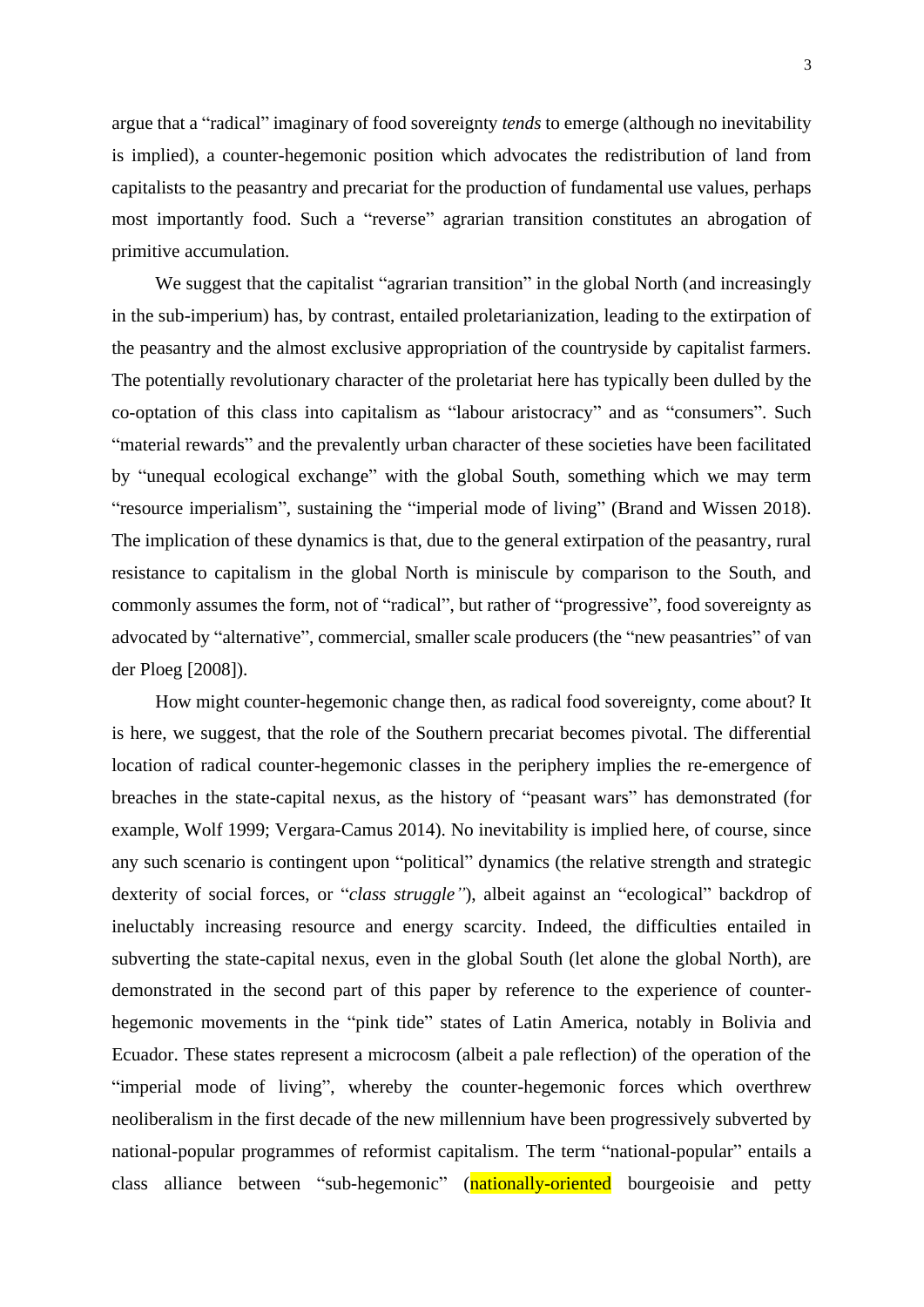bourgeoisie) and counter-hegemonic (anti-capitalist) groups to form political parties such as the MAS (*Movimiento al Socialismo*) in Bolivia and AP (*Alianza País*) in Ecuador. "Reformist" capitalism entails a more socially inclusive form of the state-capital nexus whereby a significant percentage of surplus value or rents from capital is appropriated by the state and redistributed to the "classes of labour".

These "populist" regimes, in alliance with imperial and sub-imperial capital, have deployed the proceeds of "neo-extractivism" to dull radicalism through welfarism and employment, all the while generating primitive accumulation and the destruction of ecological ways of living by that very process of extractivism (Veltmeyer and Petras 2014; Tilzey 2019a). Resistance to primitive accumulation and precarity is again on the rise, however, and in response these states are becoming increasingly authoritarian. We suggest, in conclusion, that, as a consequence, delegitimation of the peripheral state-capital nexus again beckons. While right-wing populism is an ever-present danger, as current events in both Bolivia and Ecuador demonstrate, such delegitimation likely presages a further round of counter-hegemonic protest.

### **Capitalism, imperialism, nationalism, and radical food sovereignty**

The emergence of radical food sovereignty is premised largely on the perpetuation in much of the global South of a *semi-proletariat*, with partial and inadequate access to land. This semiproletariat also frequently has a functional dualistic relation to capital (de Janvry 1981; McKay 2018), the state-capital nexus in the South seeking to sustain relations of socially disarticulated capital accumulation. This is key to the "new imperial" (Petras and Veltmeyer 2016; Tilzey 2019b) subordination of the South to the North under neoliberalism, with the imperium seeking to perpetuate relations of social articulation amongst its citizenry at the expense of the periphery. For the latter, the reality of precarity, involving poor pay, intermittent employment, or self-exploitation in the informal sector, erodes the narrative, associated with social articulation, of the inevitability and the superiority of capitalist/urban/industrial modes of existence vis-à-vis non-capitalist modes. The result, tendentially, is a "radical" imaginary of food sovereignty, indeed of land sovereignty or livelihood sovereignty (Tilzey 2018), as counter-hegemony and as a *reverse* agrarian transition, in which access to land for production of essential use values is the foremost demand of the precariat.

The (imperial/sub-imperial) state plays a major role in constituting and stabilizing the "imperial mode of living" by not only securing access externally to strategic resources (accumulation), but also guaranteeing internally a certain standard of living of the masses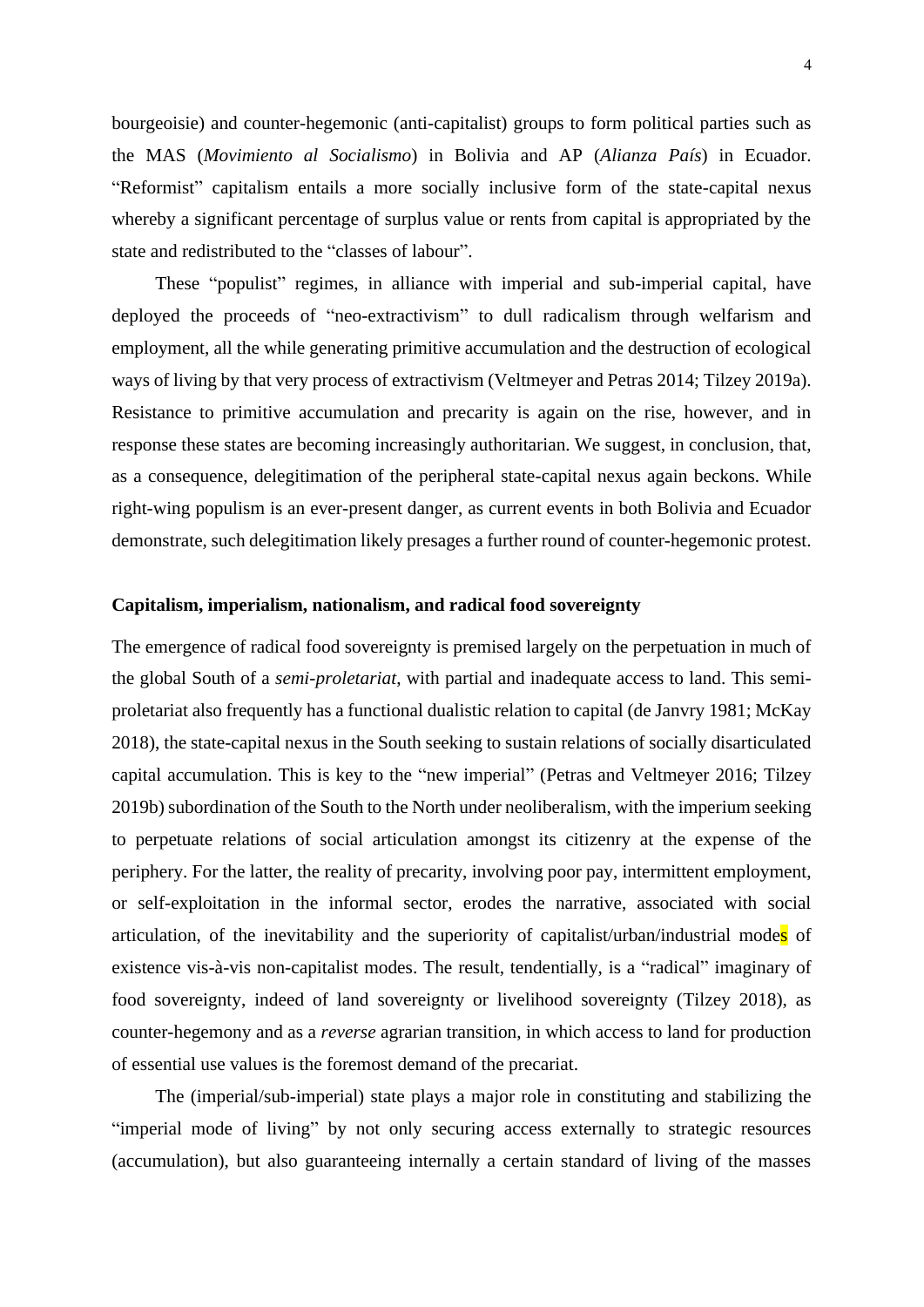through social insurance systems and labour market regulations (legitimation). The state acts to implement a mode of regulation (legitimation) as the hegemonic normalization of consumer affluence as the key denominator of the "good life", while the ability to promise and secure growth and "progress" (the regime of accumulation) is particularly important since it constitutes the material basis of the imperial mode of living (Boyer and Saillard 2002; Jessop 2016; Brand and Wissen 2018; Tilzey 2019b). We can see, therefore, that capitalism, the state, and imperialism, together with "core" and "periphery", are "internally" related, or coconstituting, phenomena.

More generally, capitalism cannot survive without the state, since the latter secures fundamental accumulation and legitimation functions for the former – thus, capital and the modern state are co-dependent as the *state-capital nexus* (van Apeldoorn et al. 2012; McKay 2018; Tilzey 2018). Otero (2013, 2018) develops a similar argument for the continuing regulatory importance of the state in contrast to the arguments of McMichael (2013) for the assumed plenipotential powers of transnational capital. Firstly, this involves the complementary accumulation and legitimation functions of the state in relation to capital as defined by, variously, O'Connor (1973) and Regulation Theory (Boyer and Saillard 2002). Further, following Poulantzas (1978), we can see the state, given the lack of "extra-economic" influence that individual capitals can exert, as providing the *essential* institutional space for various fractions of the capitalist class, in addition **possibly** to other classes, to come together to form longer-term strategies and alliances whilst, simultaneously, the state disorganizes noncapitalist classes through various means of co-optation and division.

Nationalism may be a key component of this, elevating national identity above class, this in turn facilitated by material rewards secured by means of imperialism. Poulantzas (1978) also indicated that the state, for reasons of legitimation, must, additionally, be "relatively autonomous" from the interests and demands of particular fractions of capital, and even from capital "in general". So, as he suggested, the state represents the condensation of the balance of class forces in society. We suggest, therefore, that the modern state is usefully conceptualized as a social relation. In other words, it is an arena or container (the state-capital nexus) (Taylor 1994; van Apeldoorn et al. 2012), within which class contestation and compromise are played out, principally to secure the material and ideological reproduction of the hegemonic fractions of capital, even where these may be transnational in orientation. This is also to assert the enduring importance of divergent fractions of capital in current dynamics and the pervasive significance of the territorial form, and potentially imperialist character, of the state.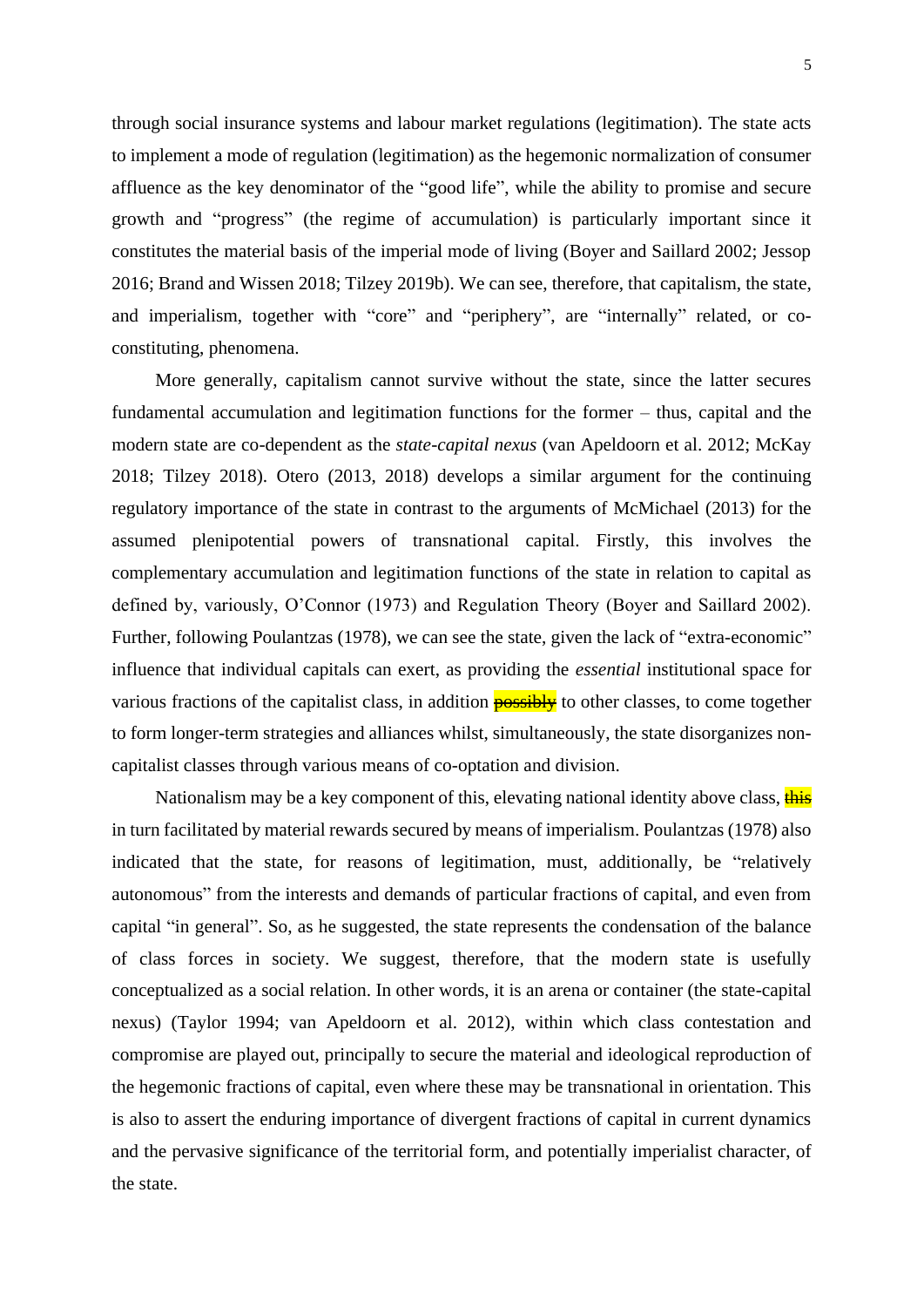Nationalism/populism embodies the initiative of particular classes/class fractions in exploiting accumulation, and especially legitimation, crises with a view to enhancing the politico-economic interests of its core constituency. The result is the formation of an "historic bloc" (Gramsci 1971) (a class alliance beyond the core constituency which may be termed "national-popular"), whose objective is the "capture" of the state as a prelude to the stabilization, through re-legitimization, of the state-capital nexus. This it secures through reformist measures to the benefit of classes which suffered in the crisis causally preceding nationalism/populism. Characteristically, populism deploys nationalism as a rhetorical counterpoint to "internationalism" (neoliberal and trans-nationalized capital fractions), and subordinates class to national/ethnic/racial identity (Brass 2000, 2014).

Resistances to neoliberalism and imperialism, as in the pink tide states, may take the form of national-popular attempts to foment social articulation, which have the effect of subverting counter-hegemonic, anti-capitalist forces such as radical food sovereignty. However, these attempts to foment articulated capitalism are themselves constrained by imperial/sub-imperial dependency and the inability to supply the secure non-agricultural employment which might transform the peasantry into a proletariat as in the global North (agrarian question 1: "political" limits). They are also circumscribed by ecological constraints (sources and sinks) which prohibit the generalization to the global South of Northern levels of consumption/affluence (agrarian question 2: "ecological" limits). The resulting disarticulated development and pervasive precarity generate demands by land poor and landless for a model of radical food sovereignty beyond capitalism, reinforced by a resurgence of calls for indigenous selfdetermination and decolonialization (agrarian question 3: the "peasant way" out of the politicoecological impasse of capitalism).

## **National-popular regimes, neo-extractivism, and the subversion of counter-hegemony**

The differential impacts in the South of capital's exploitative "political" and "ecological" dynamic, deficits in the peripheral state's performance of its welfare, employment, and legitimacy functions, together with the "formal" rather than "real" subsumption within capital of the semi-proletarian majority, carry with them, then, the increased likelihood of challenge to the state-capital nexus by counter-hegemonic social forces. Nonetheless, the capacity of the state-capital nexus to subvert counter-hegemony is amply demonstrated even in the global South, where we may point to the experiences of radical food sovereignty movements over the "progressive" cycle of the Latin American pink tide states. Bolivia and Ecuador are exemplary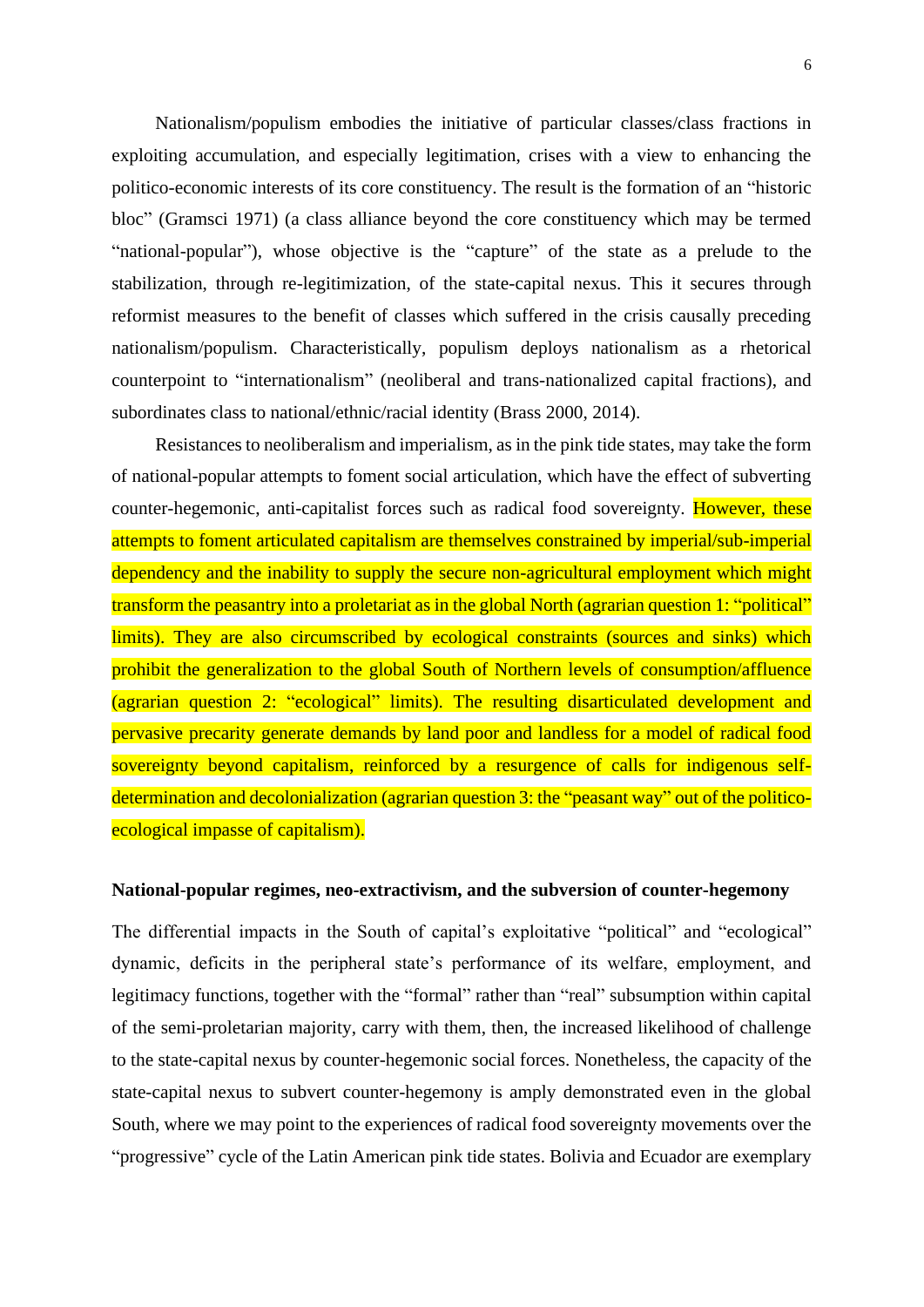pink tide states where "radical" forces, comprising middle/lower peasantry, semi-proletarians, proletarians and landless, and indigenous people, engaged in what proved to be a fateful alliance with "progressive" national bourgeoisie and upper peasantry to displace neoliberalism, only to install national-popular regimes of reformist capitalism (Hylton and Thomson 2007). Some scholars (for example, Postero 2010; Harten 2011; Ellner 2012) have seen the rise of the pink tide states as constituting a radical departure from previous neoliberal regimes, a refounding of economy, society and state that "is intended to make the entire political and economic system more just, inclusive, participatory, and aligned with indigenous cultures" (Ellner 2012, 97) and "promising a radical inclusion of all those disenfranchised in the past" (Harten 2011, 202-3). Postero (2010, 29) suggests that the new regimes represent a ceding of "permanent control over the state to indigenous and popular sectors". The analysis presented in this paper is deeply sceptical of such claims and aligns, rather, with thinking articulated by scholars such as Brabazon and Webber (2014), McKay (2018), Vergara-Camus and Kay (2017), and Veltmeyer and Petras (2014).This thinking asserts, with varying emphases, that while pink tide states did/have assume(d) greater regulatory and redistributive roles than their neoliberal predecessors, these roles were/have been guided more by "neo-developmentalism" and "agro-extractivism" (or neo-extractivism) than by any real attempt to address the structural bases of land inequality, poverty, and precarity. As Vergara-Camus and Kay (2017, 433) indicate, the two most important missing elements in the rural policies of these states "were the lack of redistributive agrarian reform and the lack of a programme of reforms to place peasants and family farming at the centre of a sustainable and egalitarian model of agricultural development" – or, in our terms, radical food sovereignty. They continue: "no plan was drawn up to begin to reorganize the peasant sector so that it could acquire some kind of collective dynamism, through the creation of cooperatives, networks or agro-industries, instead of isolated policies oriented towards the individual producer. Similarly, most anti-poverty measures simply temporarily alleviated the levels of poverty through a variety of subsidies and income support measures, which are dependent on the ability and willingness of governments to provide."

Reformist capitalism here entails a new commitment to greater state guidance and interventionism in the economy, to national food sovereignty (albeit largely rhetorical), and to the introduction of social programmes to alleviate the severe income disparities of the neoliberal era (Veltmeyer and Petras 2014). Funds for the latter, however, are predicated on the proceeds of the "new" extractivism, of minerals, fossil-fuels, and agri-fuels, offered by the emergence of sub-imperial states, notably China (Veltmeyer and Petras 2014). These funds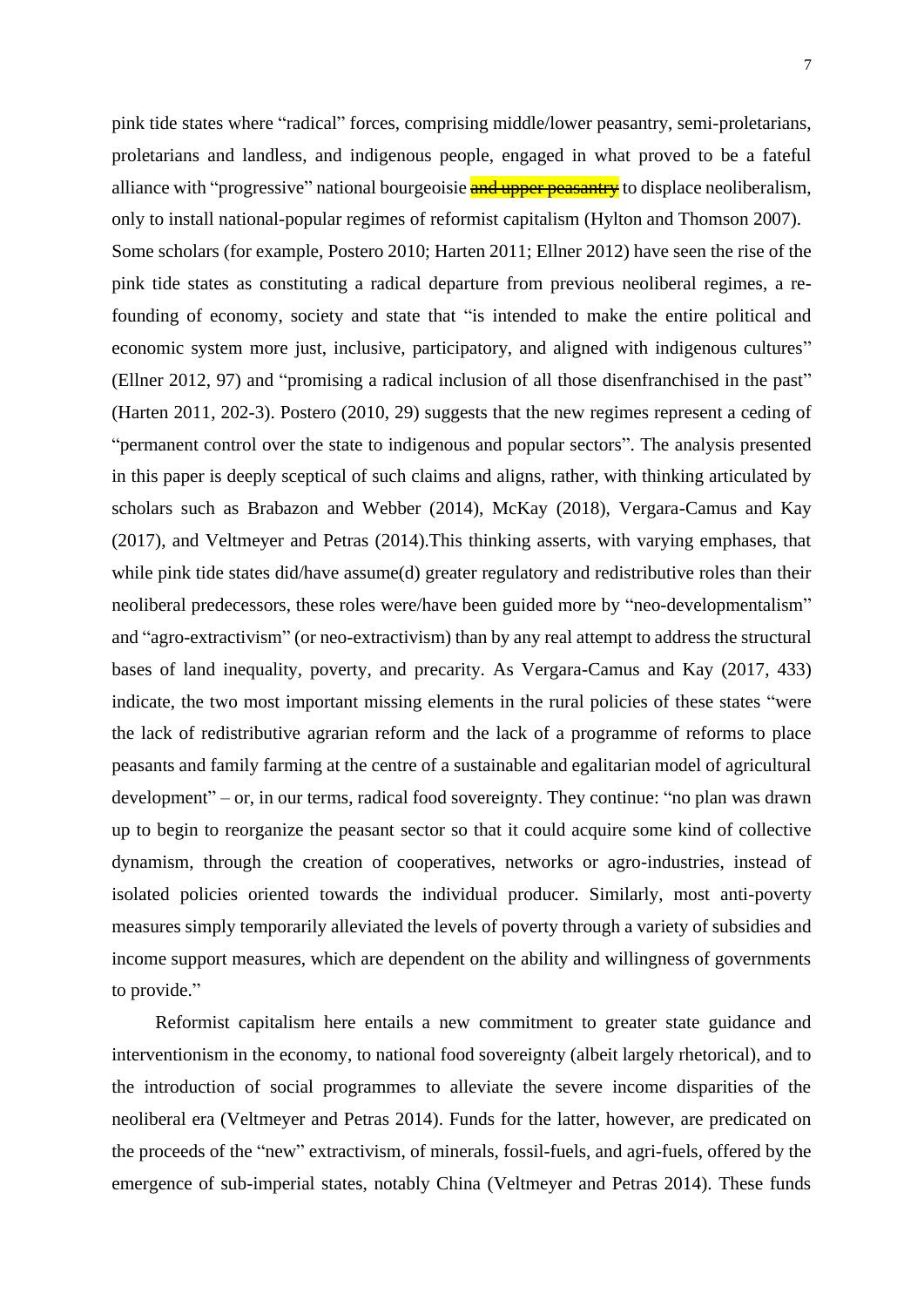have been deployed by the "compensatory state" (Gudynas 2012) to subsidize welfarism and infrastructure projects, placating counter-hegemonic constituencies, whose demands for radical land redistribution and land rights remain largely unmet. Thus, we have a situation in which state-level dynamics as a "double movement" (Polanyi 1957) against neoliberalism are enabled by the rise of a would-be hegemon, China, forging symbiotic (albeit asymmetrical) links with peripheral national-popular regimes to support Chinese accumulation and its desire to secure geopolitical parity with the USA.

Bolivia and Ecuador have, over the last decade or so, pursued national-popular strategies with the following principal accumulation and legitimation objectives: a form of redistributive capitalism, focusing on the accumulation needs of its core sub-hegemonic class constituency, while using the proceeds of neo-extractivism (generated largely by the agrarian oligarchy and transnational capital) to placate counter-hegemonic classes through welfarism as a legitimation measure (Veltmeyer and Petras 2014). This enables the structural bases of inequality and poverty to be temporarily by-passed or mitigated, but only at the cost of deepening the political and ecological contradictions of extractive capitalism (Tilzey 2019a). As these contradictions deepen, exacerbated by "jobless" growth and high dependency on external markets, so does social unrest grow commensurately. The response of the ruling bloc in the pink tide states is a turn to increasing authoritarianism to push through its programme of accelerated commodification (Webber 2017b) and destruction of the biophysical foundations for sustainable living (*buen vivir*) in the name of short-lived growth and consumerism.

A national-popular regime pivots around the balance of legitimacy of the state-capital nexus – who benefits from extractive accumulation, welfarism and infrastructure creation under "neo-developmentalism", and who loses through primitive accumulation and proletarianization? The regime works through *trasformismo*, a strategy to assimilate and neutralize counter-hegemonic interests by co-opting them into the policies of the (subhegemonic) historic bloc (Cox 1993). Thus, counter-hegemonic protest, such as the antineoliberal mobilizations in Bolivia and Ecuador in the 1990s and 2000s, is progressively assimilated into the national-popular bloc, whilst the hegemonic oligarchy, initially marginalized, sees its influence gradually restored. Rather than a restoration of the status quo ante, *trasformismo* involves a "molecular" transformation (Gramsci 1971; Webber 2017b) in the balance of class influence, progressively eviscerating the capacity of counter-hegemonic movements, whilst domesticating right-wing extremism of the oligarchy. *Trasformismo*, as a national-popular programme of reformist capitalism, thus involves a dialectic of revolution/restoration, transformation/preservation (Webber 2017a, 2017b), in which a sub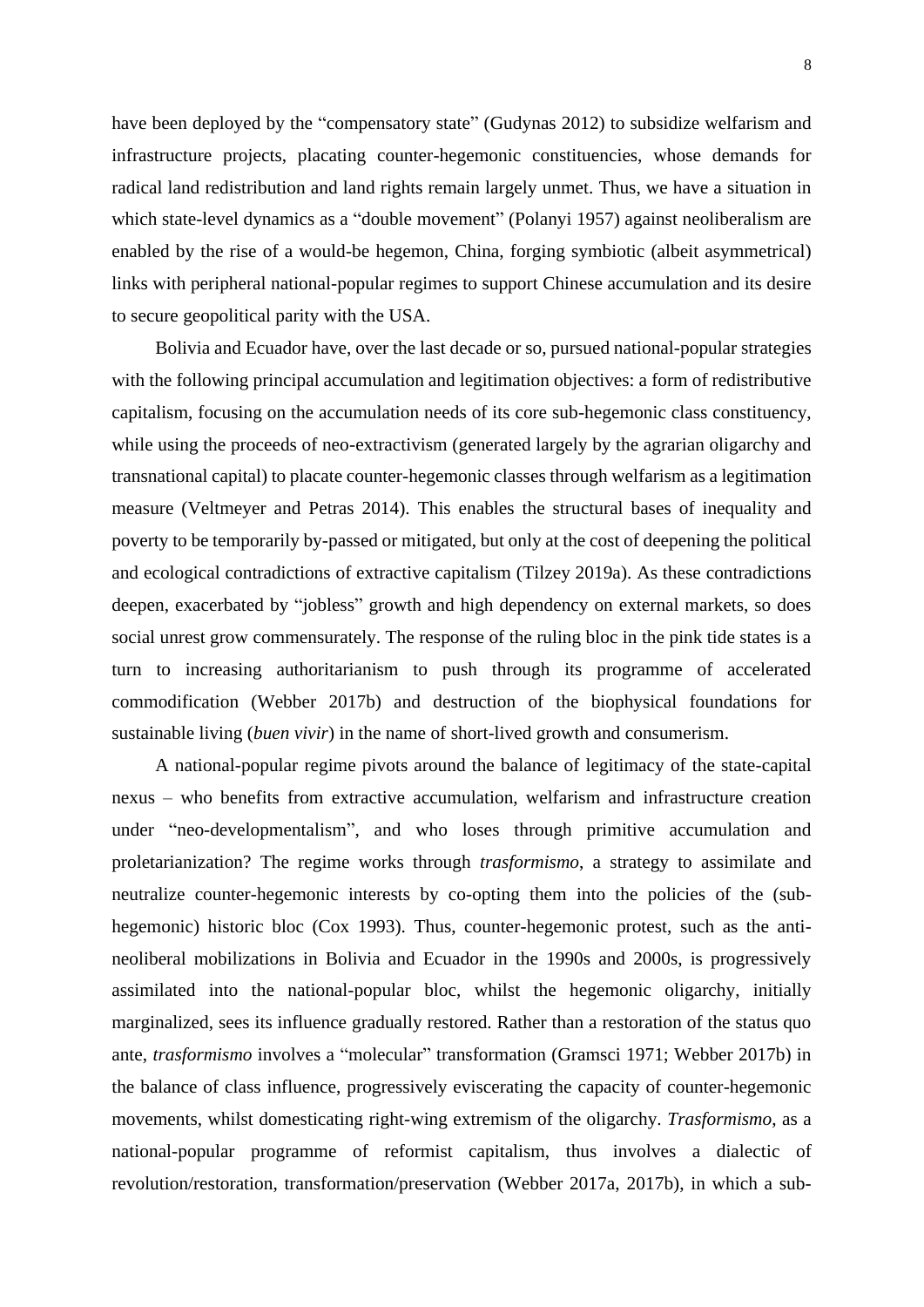hegemonic, populist bloc appeases the oligarchy whilst, simultaneously, seeking to neutralize counter-hegemonic forces. The fiscal glue that binds the populist bloc stems from neoextractivism – as this exacts an ever-greater toll on subaltern populations and the biophysical fabric of the land, so does resistance by these populations grow. Increased state authoritarianism is the predictable outcome.

The Correa/Moreno and Morales regimes in Ecuador and Bolivia exemplify well this process. Both have sought to re-legitimize capitalism through "left" populist reformism by widening the cohort of extractivism's beneficiaries. Symptomatically, the core of the subhegemonic, populist bloc comprises the middle-classes which, particularly in Ecuador, have benefitted differentially from increased employment and salaries in infrastructure development, and through fuel subsidies (Davalos and Albuja 2014). Below we present case studies of agrarian class dynamics, the state-capital nexus, and the subversion of radical food sovereignty in Bolivia and Ecuador.

#### **Bolivia**

The 2005 election witnessed a clear victory for Evo Morales, the leader of the coca growers' union. His party, MAS, was closely linked to the emergent indigenous, anti-colonial, and populist social movements that had coalesced in opposition to the neoliberal reforms of the 1990s and beyond. This broad coalition of peasant, indigenous, and worker organizations formed the *Pacto de Unidad* (Unity Pact) which was essential in Morales' rise to power and became integrated, to varying degrees, within the new regime (Fabricant 2012, Webber 2015, 2017a, McKay *et al*. 2014).

The highly unequal distribution of land was an important cause of anti-neoliberal mobilization. The small class of landed oligarchy owns over seventy per cent of the most productive land, concentrated in the eastern lowlands. Meanwhile, over three million peasants, in a national population of some ten million people, own no land (Enzinna 2007; Webber 2015). A small class of rich or upper peasants (small commercial farms) is sandwiched between the lower peasantry and the oligarchy, lending vital and core political support for Morales. Unsurprisingly, this class received rewards from, and increased its membership during, the Morales regime (Webber 2017b).

It was the aspiration of the Unity Pact to institute an "Agrarian Revolution" in response to the parlous condition of the lower and indigenous peasantry. This was to be achieved primarily through the expropriation and redistribution of land from the oligarchy to this class (McKay et al. 2014) a crucial element of radical food sovereignty, but also through the re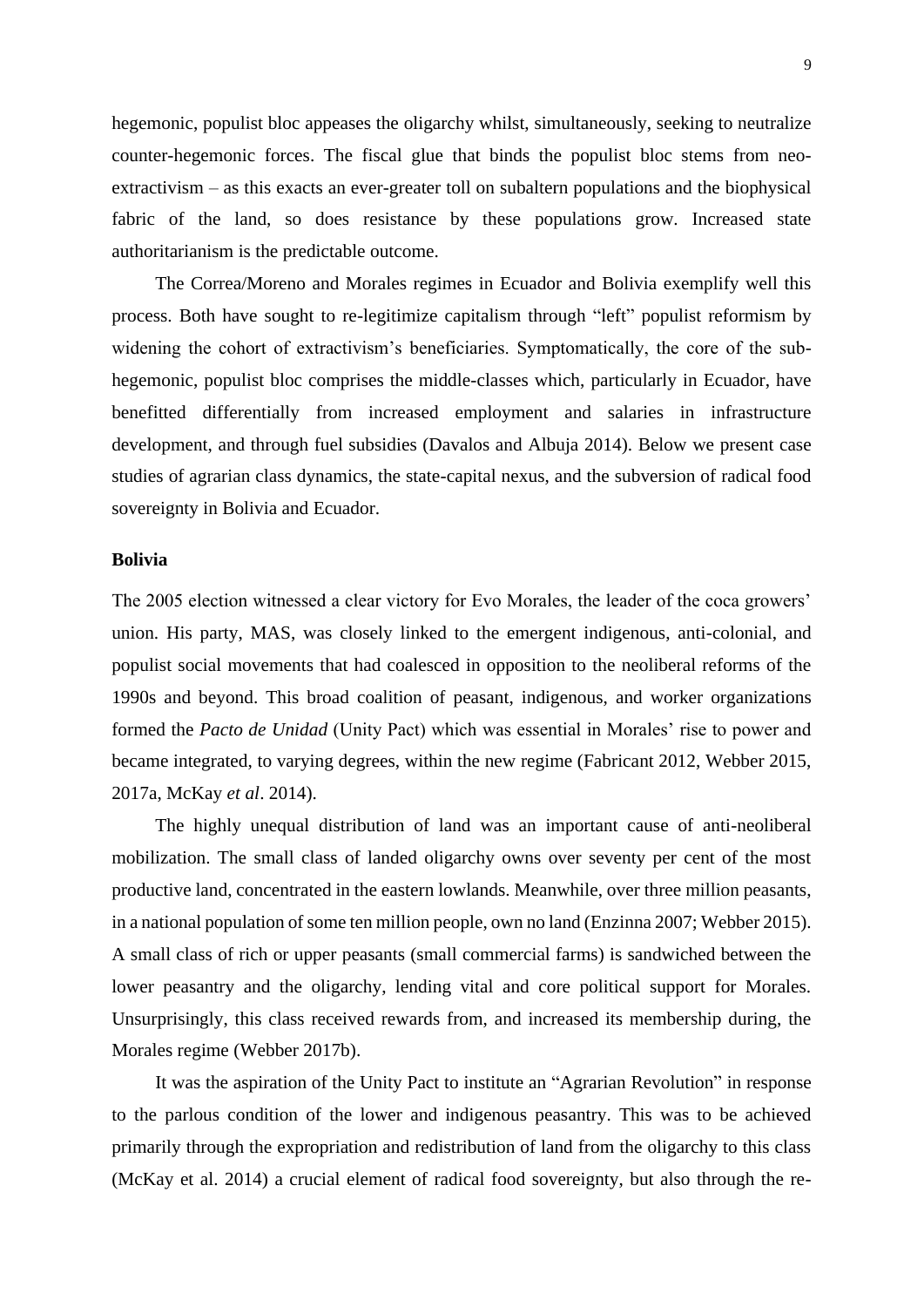allocation of state-owned land, the latter a much less contentious way of pursuing agrarian reform. In this way, the first policy priority of the 2006 "Agrarian Revolution" was to be the distribution of state-owned land "not serving a socio-economic function" in favour of these subaltern groups (Fabricant 2012). Sadly, this intended programme of land redistribution has not, in the main, materialized. Predictably, the upper peasantry, Morales' key pillar of support, has been the prime beneficiary of reform (Colque et al. 2016), while the agrarian oligarchy has remained largely untouched (Fabricant 2012; Webber 2015). Since less than ten per cent of land in the reform sector has, in reality, been transferred to intended subaltern beneficiaries, Bolivia's markedly skewed structure of land ownership remains effectively intact.

If the period between 2006-2010 was most auspicious with respect to radical land reform, this window of opportunity has since closed progressively. After 2010, the Morales regime chose to prioritize land registration and titling in preference to expropriation and redistribution (Colque et al. 2016; Webber 2017b). Meanwhile, peasant bifurcation into an enlarged class of commercial upper peasantry juxtaposed to a ballooning landless or semi-proletarian lower peasantry became characteristic (Webber 2015; Colque et al. 2016). Consolidation of the former was facilitated by land registration, involving conferral on individuals of absolute property rights. This small-farm commercial sector, with consolidation of its juridicoeconomic status, continues to exploit the deteriorating fortunes of the lower peasantry through the latter's compulsion to sell its labour power.

Where previously a dualism was prevalent between the peasant semi-proletariat and the agrarian oligarchy, land registration saw the emergence, with the expansion of the upper peasantry, of a tripartite structure of agrarian social-property relations. In its control of the most productive land, surplus value production, and land rent, the oligarchy has retained status as the hegemonic class. The commercial upper peasantry constitutes the agrarian sub-hegemonic class which, rather than being "autonomous", is in reality profoundly subordinated to larger value chains of agro-industrial development (Colque et al. 2016; Webber 2017b; McKay 2018). Additionally, the Morales regime's assertions concerning the strategic role of this class in national food security were largely rhetorical, given that the period of MAS incumbency witnessed a steady expansion in the import of food staples, compromising national production of wage foods and the survival of the middle and lower peasantry (Colque et al. 2015; Ormachea Saavedra 2015). The fate of the counter-hegemonic class of semi-proletariat and landless in this tripartite structure is twofold: to become a labour force or reserve army of labour, the latter driving down wages and costs of production through functional dualism; or to become "surplus" population, condemned to join the ranks of the rural/urban precariat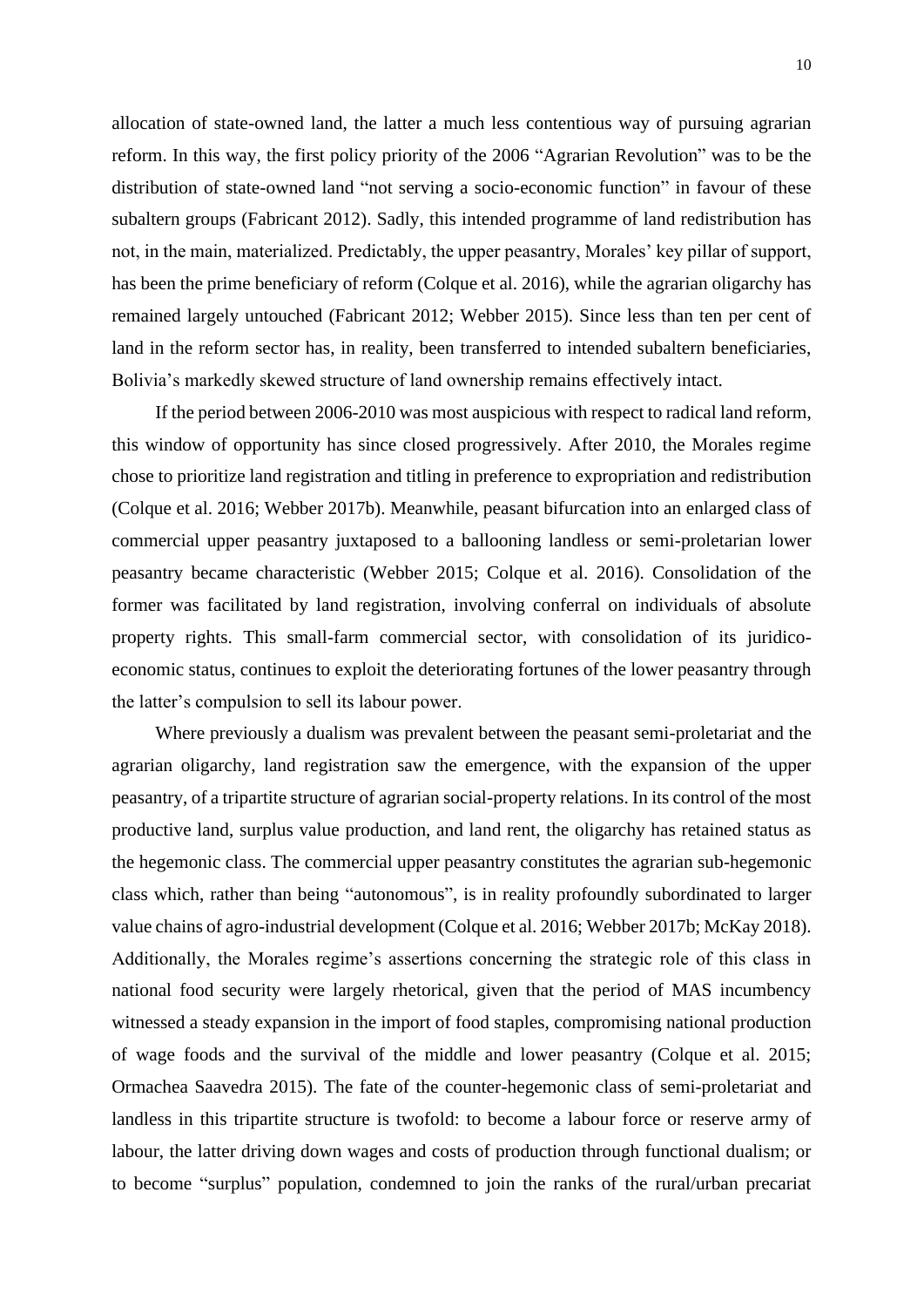(Colque et al. 2016; McKay 2017). The Bolivian MST (*Movimiento de los Trabajadores Rurales sin Tierra*), for example, represents a radical food sovereignty response to this 'fate'. Its tactics of land invasion reflect an understanding by members that land inequality is embedded in the peripheral context of global capitalism, which must be transformed if land equality is to be attained. The MST strives to ensure the collective rights to land of all Bolivian peasants within the context of a wider campaign for generalized agrarian reform, involving changed social relations towards independent, small-scale, and ecologically sustainable production (Fabricant 2012; Brabazon and Webber 2014).

The agrarian oligarchy attained state hegemony from 1996-2006, a neoliberal "disarticulated alliance" which, however, was temporarily displaced by the sub-hegemony of MAS rule between 2006-2009, a period of the "Agrarian Revolution" (McKay 2018). The open antagonism between the oligarchy and the MAS "historic bloc" of sub- and counter-hegemonic movements during this period was then succeeded by a rapprochement between the former and sub-hegemonic fractions. This coincided with Morales' new commitment to deepen neoextractivism in alliance with the oligarchy in a "Productive Revolution" (McKay 2018), and simultaneously to "de-radicalize" through co-optation, or to repress through authoritarian means, the counter-hegemonic elements of the bloc. The core of the sub-hegemonic populist alliance comprises, as noted, the commercial upper peasantry, and this fraction has held sway over many public institutions such as INRA (*Instituto Nacional de Reforma Agraria*), CAN (*Comunidad Andina de Naciones*), and MDRyT (*Ministerio de Desarrollo Rural y Tierra*), together with the largest unions such as CSUTCB (*Confederación Sindical Única de Trabajadores Campesinas de Bolivia*) (Colque et al. 2016; Webber 2017b). This insinuation of the upper peasant fraction, Morales' core constituency, into the state and para-state apparatus, has entailed the decapitation and attempted de-mobilization of counter-hegemonic forces. Thus, the "Agrarian Revolution", which was to have transformed rural social-property relations to the benefit of the lower peasant majority, remains in abeyance (Almaraz 2015).

In the absence of a resolution to the agrarian question of the lower peasant majority through redistributive land reform, the big issue concerns the durability of the national popular alliance. The irony is that Morales sought to dampen opposition through the "compensatory state", premised on extractivism that continues to drive  $\frac{f}{f}$  primitive accumulation, the causal basis of that opposition. The MAS regime attempted to mitigate the resulting precarity through welfarism, whilst failing to address its causes. As Morales sought to force through expanded extractivism in the face of declining commodity prices (since 2014), deepening ecological contradiction, greater social precarity, and rising opposition, so did the regime's populism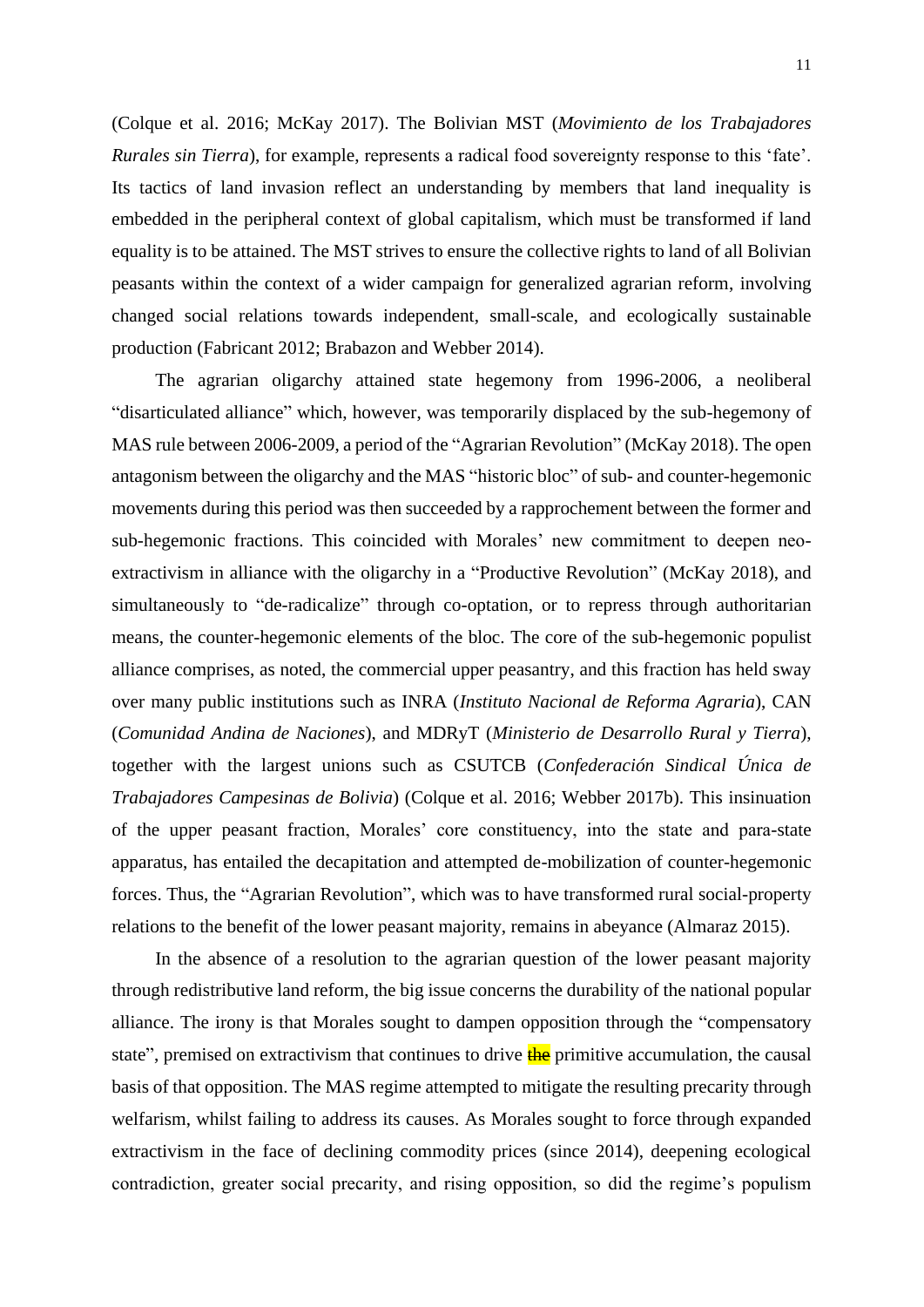become increasingly authoritarian. Indeed, Morales' leadership style increasingly resembled that of a *caudillo* (Thwaites Rey and Ouviña 2012; Zibechi 2016; Webber 2017b), while policy-making became a technocratized and de-politicized, with extractive activities undertaken through resort to force. This, in turn, incited only further opposition to the extractivist export model and its concomitant ecological destruction and violence. The political repercussions of this turn to authoritarianism included the fragmentation of the *Pacto de Unidad*, with CIDOB and CONAMAQ splitting in 2011 (Webber 2017b). Morales, in turn, attempted to incapacitate these organizations with respect to their independent representation of indigenous and *campesino* groups. The dangers for MAS of this turn to authoritarianism were manifested perhaps most clearly in the decision by the formerly loyal CSUTCB to withhold support for the MAS' attempt to change the constitution in order to stay in power for another term. This unprecedented schism is symptomatic of CSUTCB's increased relative autonomy and deteriorating relations with the MAS in the latter's quest for state power (McKay 2018). This alienation of CSUTCB was to prove prescient in relation to current events, with its leader Nelson Condori, following the departure of Morales for Mexico after the "coup" in November 2019, literally embracing the figurehead of the new "right populists", Luis Camacho.

The MAS regime, through its national-popular policies and rhetoric, sought to legitimize a programme of extractivist capital accumulation (Orellana 2011). MAS sought to "embed" capitalism by widening its cohort of beneficiaries to lower income groups through welfarism, rhetorically founded on a narrative of communalism and cooperation as faux *vivir bien*. This represented a temporary equilibration between the contradictory accumulation and legitimation dimensions of the state-capital nexus. By placating counter-hegemonic forces between 2006- 2009, Morales restored legitimacy of the state-capital nexus. Subsequently, he shifted emphasis to capital accumulation, differentially benefitting the landed oligarchy, transnational capital, and the upper peasantry at the expense of the subaltern majority (Webber 2017b). With MAS' forfeiture of its legitimacy, this subaltern majority has again been seeking a "political" and "ecological" solution to extractivism beyond capitalism. The limits of MAS legitimacy have been defined by its increasing resort to authoritarianism in pursuit of neo-extractivism. Now, emboldened by the rightward drift of regimes in Brazil and the USA, the *cruceño* oligarchy and nouveau riche have exploited adeptly these divisions within the left historic bloc and Morales' authoritarianism to engineer a "coup" in the name of "democracy" and the "people". If successfully institutionalized, this coup will usher in a round of intensified extractivism and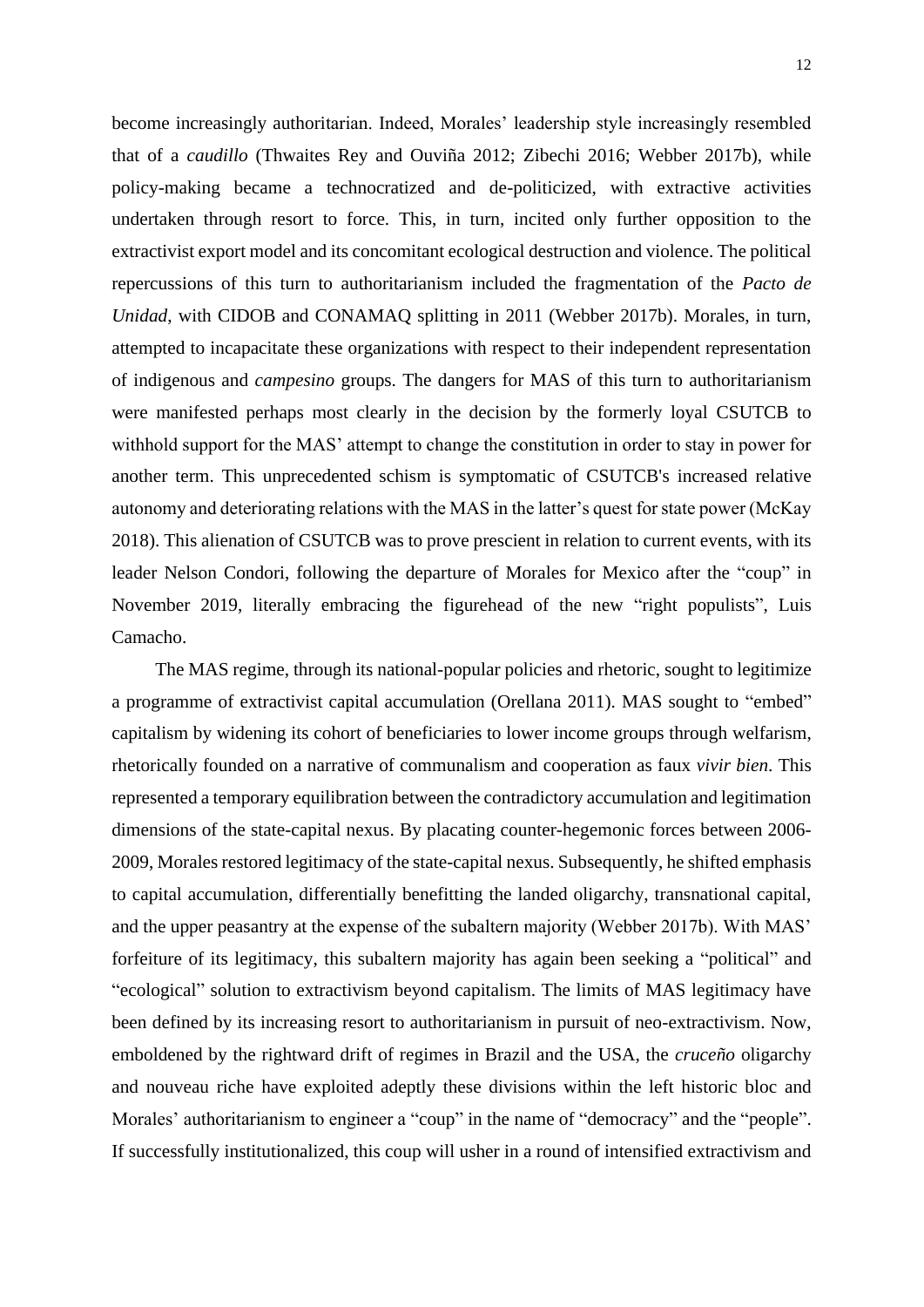erosion of the social gains achieved by MAS, threatening to undermine, perhaps irretrievably, the longer-term construction of "livelihood sovereignty" as authentic *vivir bien*.

## **Ecuador**

Despite more than ten years of rule by the "left" populist regimes of Rafael Correa and now Lenin Moreno, land tenure structure in Ecuador remains highly skewed in favour of an agrarian oligarchy, with the majority of the peasantry being semi-proletarian or landless (Brassel, Herrera, and Laforge 2008). Just as lack of access to land by these subalterns led to antineoliberal agrarian protest in the 1990s, so does this unresolved agrarian question continue to represent a principal contradiction for the national popular project of Correa/Moreno (Carrión and Herrera 2012; Martinez 2017). As in Bolivia, these counter-hegemonic subaltern forces afforded opportunities for sub-hegemonic interests, comprising urban middle-classes (*forajidos*) and the upper peasantry, to constitute an "historic bloc" to overturn neoliberalism in 2006 (Clark 2017). This bloc was facilitated externally by China's quest for fossil fuels, minerals, and agro-exports, on which basis that state was happy to extend credit to the new regime (Bonilla 2015). The urban, middle-class core of this sub-hegemonic bloc was able to co-opt the "progressive" or upper peasant fraction through new state subvention for competitive improvements to small-scale commercial agriculture (Henderson 2017). Simultaneously, it sought to neutralize the lower peasant "radical" fraction through "welfarism", funded by an emergent "compensatory state" on the basis of neo-extractivism and Chinese loans (Davalos and Albuja 2014).

Correa's political dependence on the *Mesa Agraria* (Agrarian Platform), a grouping of counter-hegemonic forces, obliged him, upon election, to fulfil one of his key commitments to it – the convocation in April 2007 of a national constituent assembly (McKay et al. 2014). This assembly was able to secure the "constitutionalization" of many of the Agrarian Platform's key demands, notably the redistribution of land to the peasant sector, together with state subvention and extension services for smaller-scale farms (Clark 2017). With legitimacy concerns uppermost, the Correa regime was constrained to absorb these food sovereignty demands, at least rhetorically, into its national popular project. Nonetheless, it subsequently became clear that Correa was willing to countenance implementation only of the reformist ("progressive") elements of food sovereignty, that is, proposals from sub-hegemonic upper peasantry, consistent with his national populism. "Radical", or counter-hegemonic, demands for land redistribution have remained unfulfilled, however (Giunta 2014; Henderson 2017; Tilzey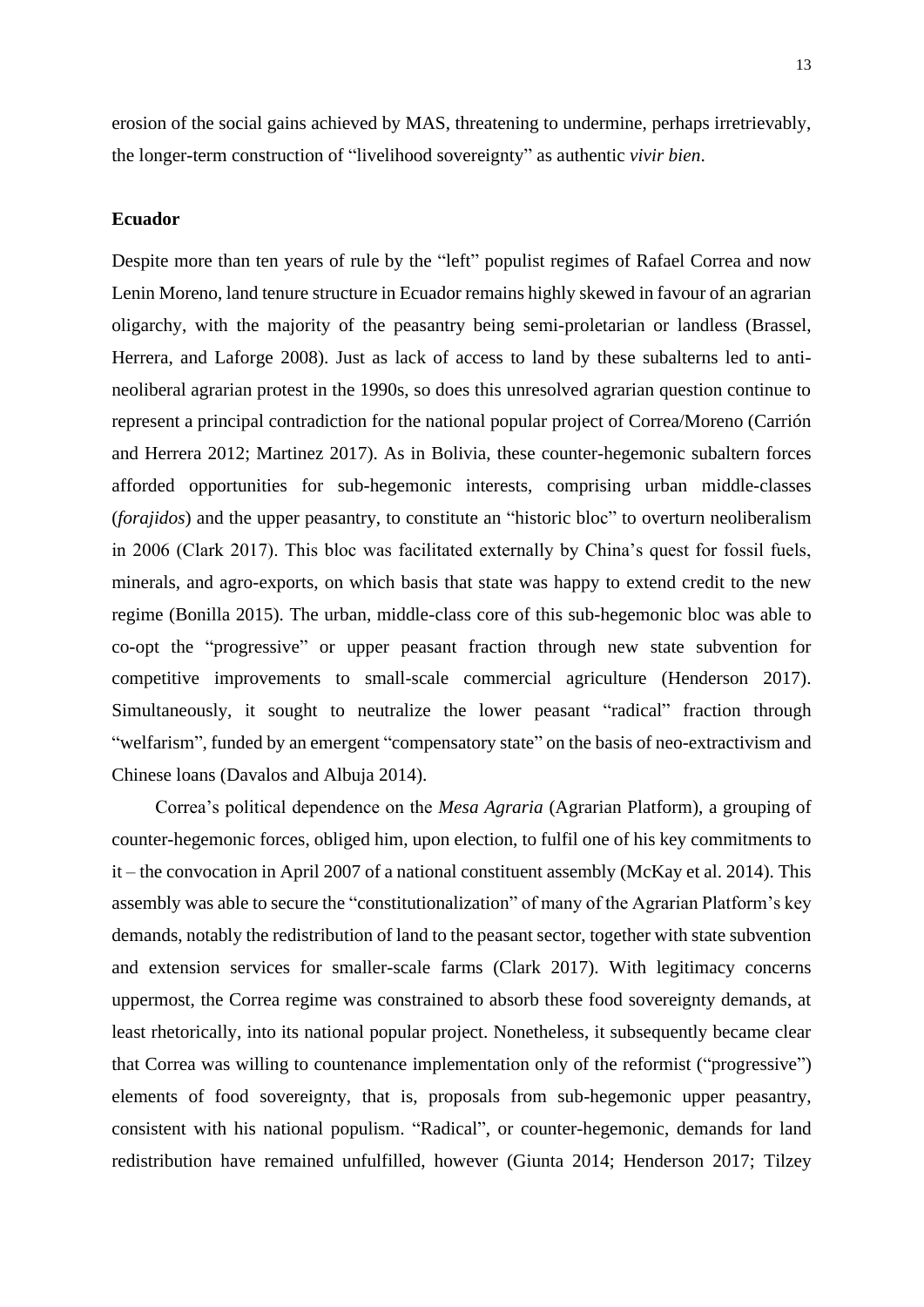2019a). Correa, and subsequently Moreno, have implemented, therefore, only those agrarian reform measures consistent with their vision of productivist food sovereignty as national food security, entailing, inter alia, support for productivity improvements within the upper peasant sector.

As in Bolivia, then, the Correa/Moreno vision of food sovereignty is inconsistent with the counter-hegemonic demands of the lower peasantry for land redistribution, sustainability, and agroecological production (Carrión and Herrera 2012; Martinez 2017). The latter have been assuaged through the "welfarism" of the "compensatory state", the fiscal means of so doing flowing, albeit indirectly, from neo-extractivist income (Davalos and Albuja 2014). As with Morales in Bolivia, Correa and Moreno have strongly encouraged the "new extraction" of minerals, fossil fuels, and agri-food, for example, oil palm principally from the *Oriente*, undertaken increasingly by Chinese capital (Carrión 2016). Additionally, new infrastructure, such as roads and airports, has been funded through Chinese loans, their repayment reinforcing the regime's commitment to neo-extractivism. Whilst neo-extractivism is causing ecological devastation and social dislocation in the *Oriente* (Carrión 2016), the principal beneficiaries of the "compensatory state" – the upper peasantry through credit and the lower peasantry through wage supplements – are largely removed spatially from these impacts. Meanwhile, opposition to extractivism is increasingly suppressed on grounds of "terrorism" or de-stabilizing the "citizens' revolution", indicative of a marked trend towards authoritarian populism (de la Torre 2013). De la Torre (2013) notes that the state is co-opting social movements and taming civil society whereby citizens are being turned into passive and grateful recipients of the leader's benevolent and technocratically engineered policies. This is part of a clear trend towards *caudillismo* and authoritarianism. In contrast to Bolivia, however, it is not so much the case of social movement leadership being co-opted into the state apparatus but rather of the membership being politically beguiled by strategically targeted policies and welfare disbursements. The result has been to progressively divorce social movement leaders from their mass base in the case of organizations such as FENOCIN (*Federación Nacional de Organizaciones Campesinas, Indígenas y Negras*), CONAIE (*Confederación de Nacionalidades Indígenas del Ecuador*), and Ecuarunari (Confederation of the Peoples of *Kichwa* Nationality of Ecuador).

The Correa/Moreno programme of enhancing commercial upper peasant productivity and competitiveness, and of re-centring the state ("re-statization") (Tilzey and Potter 2007) as development's propellant (Herrera 2017), responds to the traditionally neglected needs of this commercial small-farm fraction. Predictably, the Correa/Moreno regimes continue to be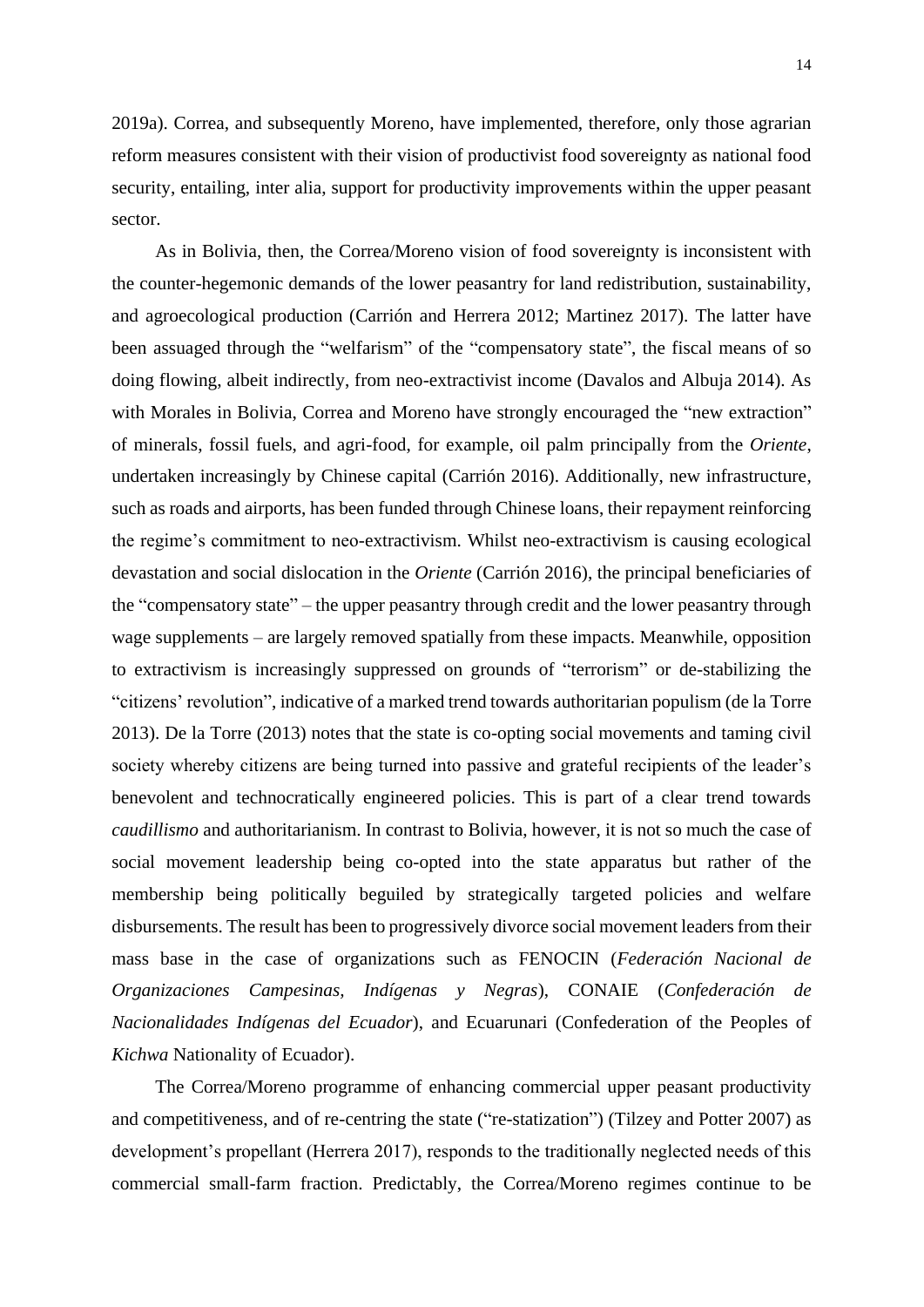popular with this sub-hegemonic class fraction (Henderson 2017, 2018), serving to legitimate national populism and its national market-focused rhetoric. At the same time, the regime's policies have debilitated the leadership of counter-hegemonic groups, principally Andeanbased, which persists in its call for land redistribution and condemnation of market-oriented policies, whether national-popular or neoliberal (Carrión and Herrera 2012; Henderson 2018). Counter-hegemonic organizations were, in 2006, instrumental in propelling the state towards anti-neoliberal policies. Since then, they have been constrained increasingly to assume reactive responses to a populist regime which has partly constitutionalized their demands, selectively co-opted their leadership, and steadily appropriated their discourses and mass bases of organizational support (Becker 2012; Henderson 2017; Tilzey 2019a). Many peasant and indigenous organizations have suffered incapacitation as their discourse, and central planks of their policy (at least concerning the upper peasantry), have been appropriated by the Correa/Moreno regimes (Herrera 2017). Correa and Moreno have thus responded positively to the upper peasantry's demand for protection against competition from more transnational agrifood competition (together with social programmes as wage subsidies for the lower peasantry), whilst refusing to implement counter-hegemonic demands for mass expropriation and redistribution of land, such as is still advocated by FENOCIN's Andean membership (Henderson 2018). "Radicalism" has been dulled in favour of reformism, whilst the oligarchy has, for the moment, been persuaded of the merits of the "compensatory state". National populism has entailed, then, the convergence towards the centre of peasant counter-hegemony, on the one hand, and oligarchic hegemony, on the other. As in Bolivia, the Gramscian concept of *trasformismo* helps us to understand this process.

Should the revenue stream from neo-extractivism dwindle, however, whether for "ecological" or "political" reasons, or both, the consumer boom, infrastructure development, and welfare disbursements will falter, with predictable adverse implications for the populist compact. The national popular programme will then confront a legitimation crisis, marked by a distinct turn to authoritarianism. We are, indeed, currently witnessing an acceleration of authoritarianism and violence by the state, reacting to deepening opposition to its programme of extractivism. Indeed, the Moreno regime has recently been seeking to introduce an austerity package in order to qualify for a loan from the IMF in response to fiscal crisis, and to reintroduce neoliberal policies more widely. In this, he has received united support from the right-wing oligarchy and the USA (Resmini 2019). It is possible that legitimation crisis will also be marked, however, by a resurgence of the counter-hegemonic mobilization, and its vision of "authentic" *buen vivir*, which overthrew neoliberalism a decade and a half ago. Today,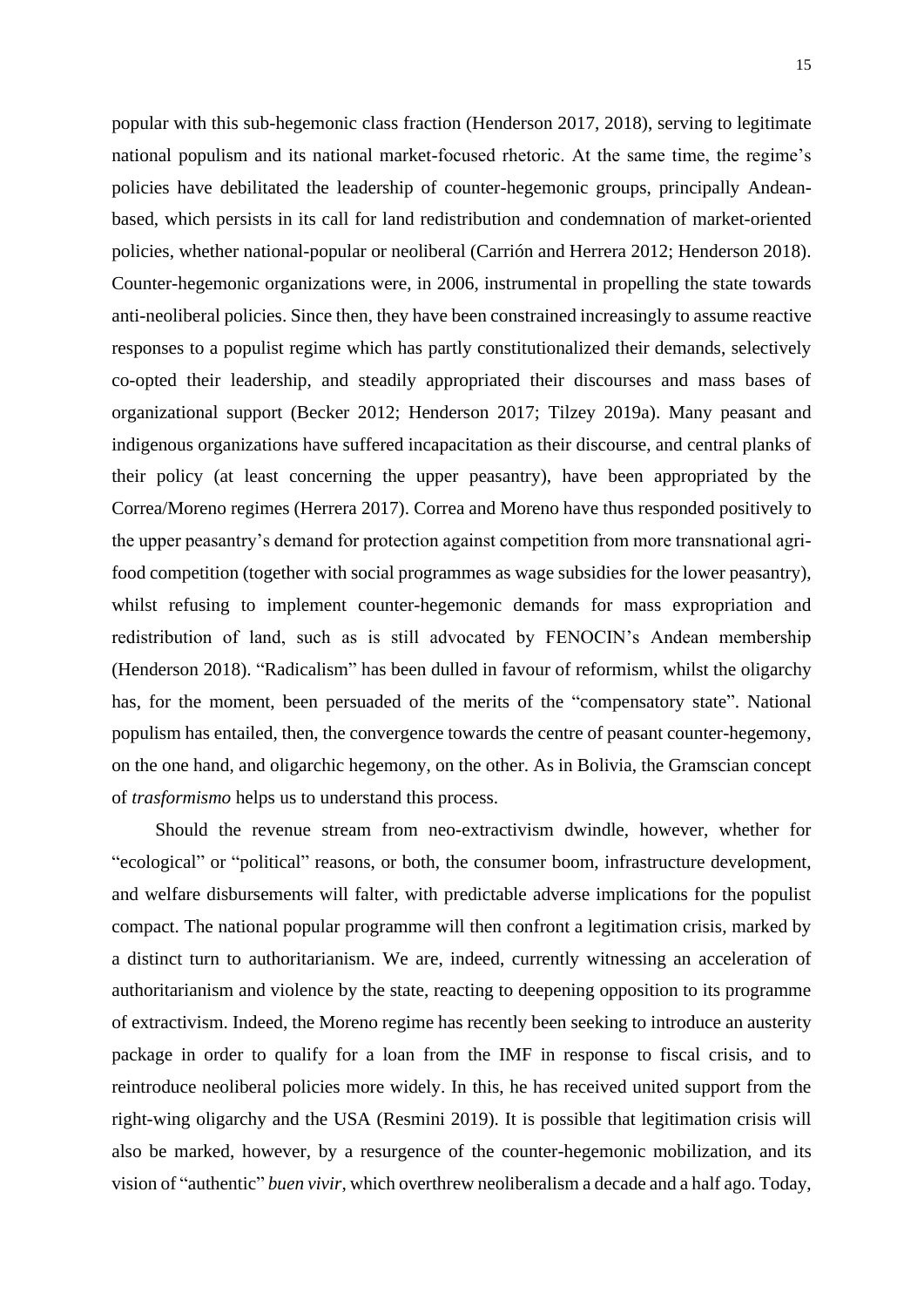we are currently witnessing widespread protests in Ecuador in response to Moreno's attempt to force through an IMF austerity package, supported by extreme violence on the part of the armed forces (Resmini 2019).

# **Conclusion**

By developing a deeper understanding of the relations between capitalism, the state, and class by means of the concept of the "state-capital nexus", and of the relation between peripheral states and the imperium/sub-imperium, this paper has sought to explain how radical food sovereignty is located differentially in the global South, with reference especially to Latin America. It has also, by these same means, sought to show how the political advances of radical food sovereignty in the 1990s and 2000s have been subverted by nationalism and populism founded on neo-extractivism as a "consensus of commodities" (Svampa 2013). Neoliberalism essentially delimited the beneficiaries of extractivism to the global North and to a small class of Southern 'extroverted' elites. The resulting extreme poverty and precarity in the South during the course of the 1990s and into the new millennium generated a legitimation crisis for neoliberalism in Latin America particularly, setting off a "double movement" which saw the rise of the radical food sovereignty movements that were instrumental in the subsequent emergence of the pink tide states, particularly in the cases of Bolivia and Ecuador. These states have pursued, in essence, a diluted version of the "imperial mode of living" within their own national territories (although Brazil, as a sub-imperium, extracts resources from its own "periphery" within Latin America). Thus, as national-popular programmes of development, the pink tide states have pursued a form of redistributive capitalism, focusing on the accumulation needs of their core sub-hegemonic constituencies, the middle classes and upper peasantry, while using the proceeds of neo-extractivism (generated largely by the oligarchy and transnational capital) to placate and subvert counter-hegemonic agrarian classes through welfarism. This has enabled the structural bases of inequality and poverty to be temporarily by-passed or mitigated, but only at the cost of deepening the political and ecological contradictions of extractive capitalism.

The durability of the "consensus of commodities" is thus highly uncertain. Neoextractivism affords only a short-term and inherently unsustainable basis for the reformist state's fiscal capacity. This capacity, and the neo-developmentalist and national popular alliance which it sustains, is subject to contradictions of both an ecological (exhaustion and destructive impacts of resource extraction) and political (decline in commodity prices, collapse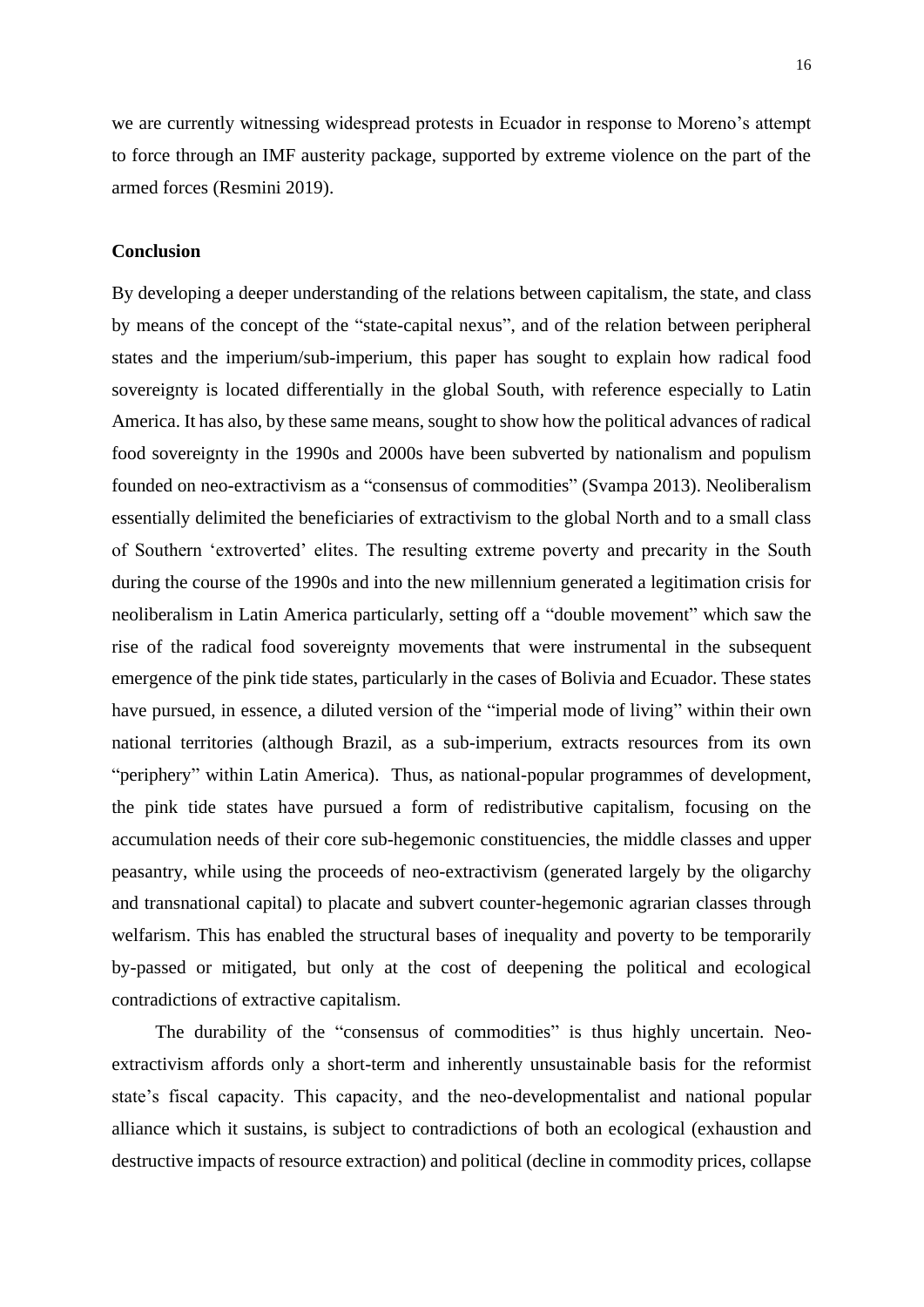of external markets, etc.) nature. Should the revenue stream from neo-extractivism dwindle, whether for ecological or political reasons, or both, the consumer boom, infrastructure development, and welfare disbursements will falter, with predictable adverse implications for the populist compact. The national popular programme will then confront a renewed legitimation crisis. In Ecuador, the fiscal capacity of the state has indeed been under increasing strain, with Moreno attempting to force through an austerity package in order to secure a loan from the IMF. Elements of this austerity package, notably the threat to end fuel subsidy, have been withdrawn by the government under pressure from those most vulnerable to the cost implications of a fuel price hike, aided significantly by a resurgence of protest by indigenous groups including CONAIE. The fuel protests have acted as a lightning rod for demonstrations of wider discontent with the policies of the Moreno regime on the part of those, the semiproletarian and landless indigenous peasantry and precariat, whose aspirations for the nationalpopular regime remain largely unfulfilled. Such protests have been met with extreme violence by the armed forces, supported by the right-wing oligarchy and the USA, with the outcome of such mobilizations highly uncertain at the time of writing.

Alternatively, a de-legitimation of "left" populism threatens to play into the hands of a resurgent right, which, "flying the flag of nationalism" (Malamud 2017) is poised to take over the baton of authoritarian populism (Herrera 2017), a scenario that has already come to pass in Brazil and now appears an increasing possibility in Bolivia. As "left" populism moves to the right and the right itself invokes national populism, it becomes increasingly difficult to distinguish the two variants of authoritarian populism, both premised on a programme of neoextractivism, albeit with beneficiaries more delimited in the latter case. Thus, in Bolivia, recent and ongoing events indicate that Morales' assumption of the role of *caudillo*, and manipulation of the legal limits to presidential term of office, alienated elements of his support and made him vulnerable to accusations of electoral fraud when these arose after the recently disputed general election in October 2019. The "new indigenous" middle class, which has emerged during the period of MAS rule and benefitted from neo-extractivism, has either withdrawn its support from Morales or remained quiescent during the recent turmoil. This has enabled the right to exploit these divisions, gathering its traditional constituency of *cruceño* oligarchs and *camba* nouveau riche (amongst whom is numbered the rightist/populist "civic leader" Luis Camacho), embracing the new middle class, and seeking to divide subaltern support by currying favour with groups which have already distanced themselves from Morales (for example, the entente between Luis Camacho and Nelson Condori of CSUTCB). The key element behind the recent and apparent right-wing "coup" has been, however, the capitulation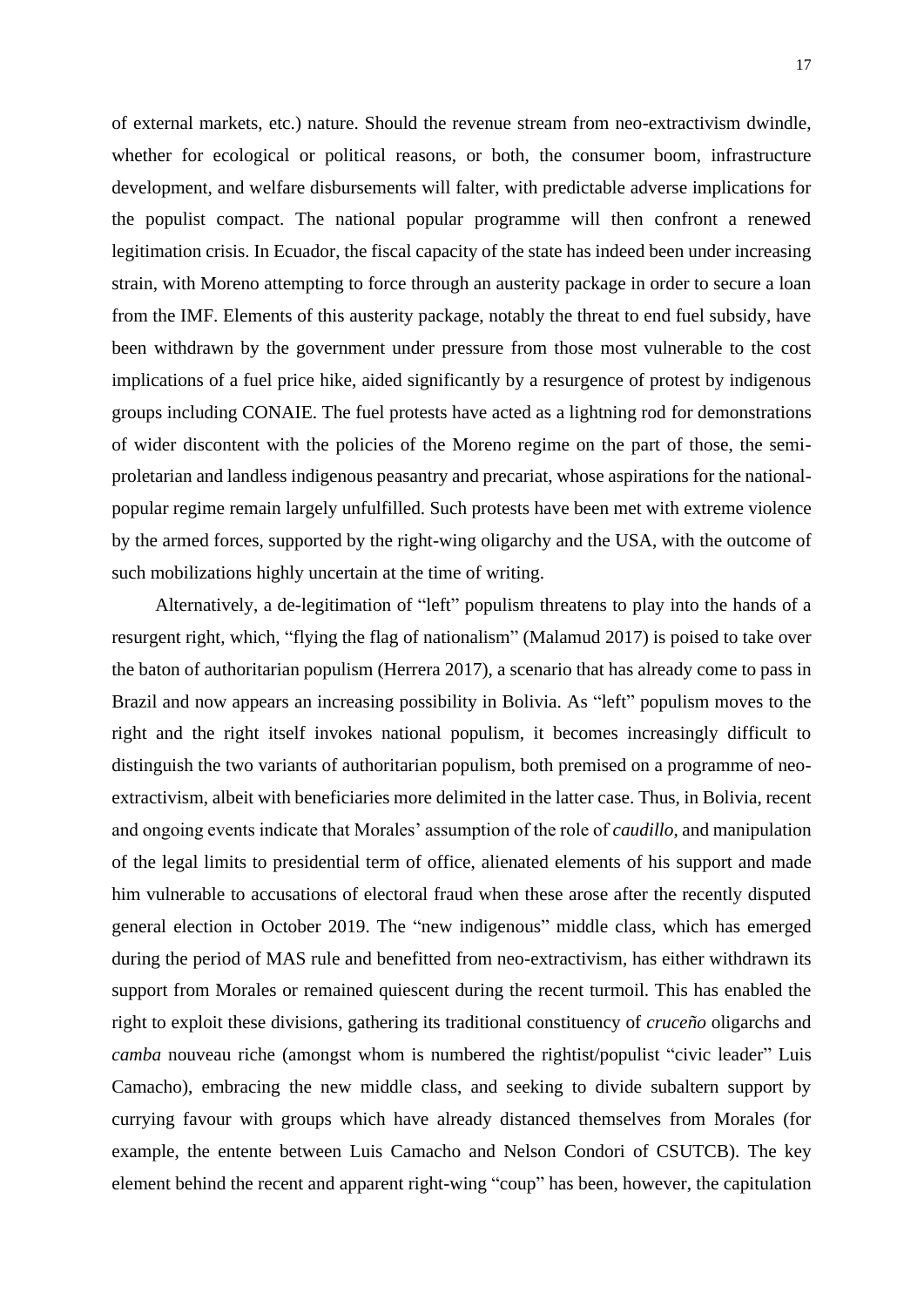of the military and police force to rightist "inducements" and their failure to support Morales' commitment to hold a fresh general election. This speaks to the failure of MAS to "depoliticize" these forces, and of the latter's continuing underlying adherence to rule by a non-indigenous elite and commitment to a "uni-national", rather than pluri-national, vision for Bolivia (witness members of these forces removing the *wiphala* insignia, symbol of plurinationalism, from their uniforms). Right-wing forces have also undoubtedly been emboldened by the shift to rightist authoritarian populism in the imperium (the USA) and the sub-imperium (Brazil), the latter in particular poised to reinforce its traditionally exploitative relationship with Bolivia in class alliance with the lowland oligarchy (see Marini 1973).

We may well witness in these states, then, a retrenchment towards rightist authoritarianism, which is likely to be accompanied by the tragedy of reinforced ecological despoliation as extractivism accelerates, and of increasing income disparities, poverty and precarity as welfare measures are whittled away, employment stagnates, and land ownership becomes even more concentrated. Right populism may require the development of clientelistic relations with some elements of the subaltern classes, but these will do little to mitigate the overall downward trend in measures of social equity and ecological sustainability. There is little doubt, however, that these contradictions will, in turn, generate a "double movement" at some indeterminable point in the future. "Left" populism has attempted to foster elements of neo-developmentalism on the basis of neo-extractivism, generating consumerism and welfarism, and has thus represented a diluted microcosm the "imperial mode of living". "Right" populism represents an almost unmitigated assault on the environment and indigenous people particularly, constituting an unprecedented acceleration of extractivism without compensation, in which this process is portrayed as a "God-given" right to exploit resources in the service of national potency and in the face of imperial ecological "meddling". With radical food sovereignty demands for an "agrarian revolution" unmet, however, the counterhegemonic constituency cannot be appeased or suppressed indefinitely. The exhaustion of resources and soils through extractivism (McKay 2017) will likely presage dwindling funds for the "compensatory" capitalist state of "left" populism, and attenuated surplus value for the agro-exporting elite of rightist authoritarianism, the consequent unravelling of fragile populist alliances, and a resurgence of radical resistance. This time around, the scarcity of "ecological surplus" from extractivism may well severely curtail the ability of the state-capital nexus to deflect counter-hegemonic forces from seeking an agroecological and peasant-based resolution of the agrarian question – a cessation and reversal of "primitive accumulation" to address both rural and urban precarity through radical food sovereignty, a key element of anti-capitalist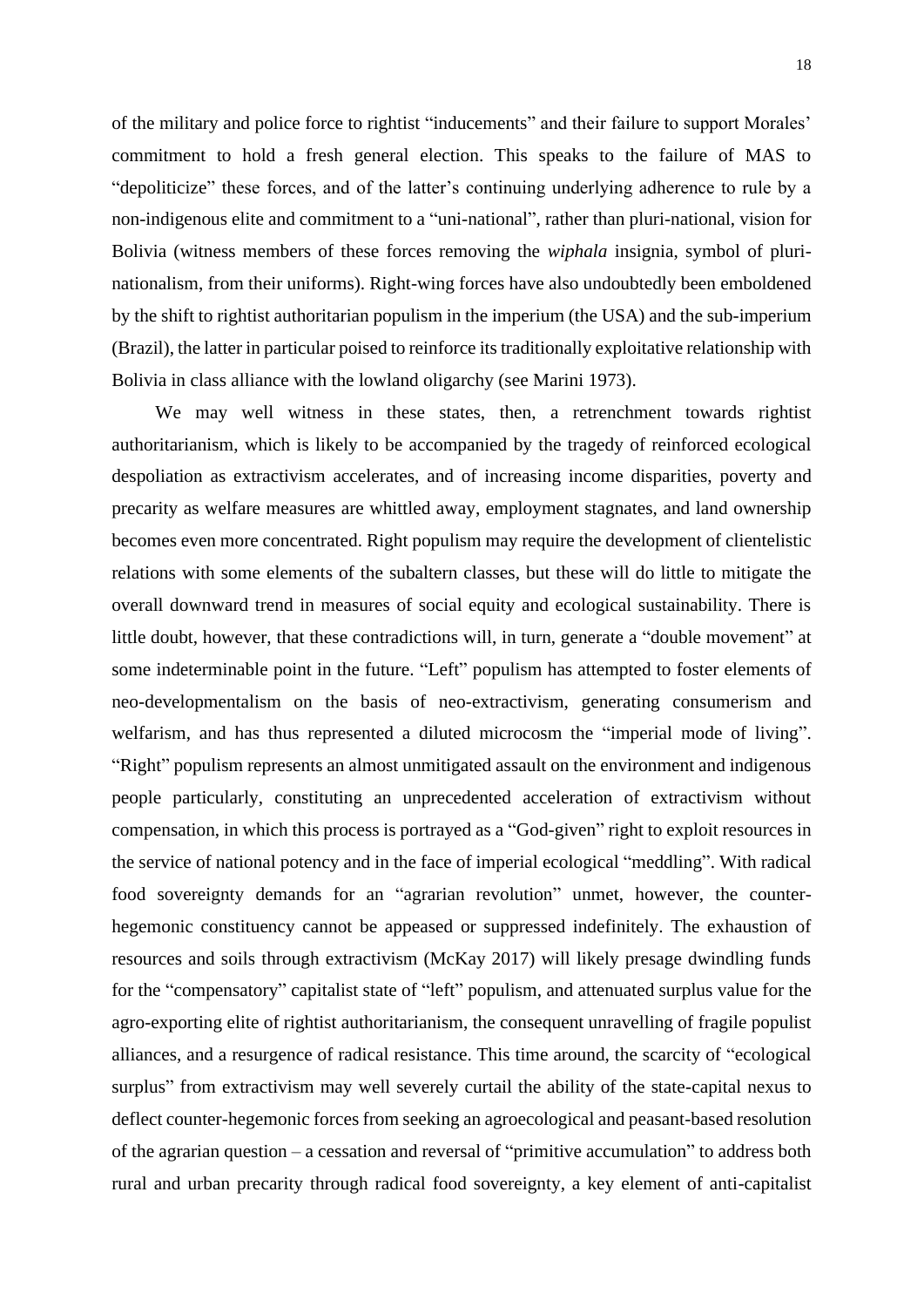autonomy as "livelihood sovereignty" (Tilzey 2018).

#### **Acknowledgements**

The author would like to thank Ben McKay in particular for inviting him to contribute to this special issue and for guiding the paper through the editorial process. The author would also like to thank the reviewers for their helpful and incisive comments.

#### **Note on Contributor**

*Mark Tilzey* is an Associate Professor Affiliation: Centre for Agroecology, Water and Resilience, Coventry University, UK. His research interests lie in political ecology, agrarian change and emancipatory politics as livelihood sovereignty. He is the author of *Political Ecology, Food Regimes, and Food Sovereignty*, Palgrave Macmillan 2018.

### **References**

- Almaraz, A. 2015. "Luchas Políticas y Legales por la Tierra en Bolivia: Las Luchas Indígenas y Campesinas en los Dos Ciclos de la Reforma Agraria." In *Recientes Transformaciones Agrarias en Bolivia*, edited by Fundación Tierra, 52–53. La Paz: Fundación Tierra.
- van Apeldoorn, B., N. de Graaff, and H. Overbeek 2012. "The reconfiguration of the global state-capital nexus." *Globalizations* 9: 471–486.
- Becker, M. 2012. *Pachakutik! Indigenous Movements and Electoral politics in Ecuador*. Lanham: Rowman and Littlefield.
- Bernstein, H. 2009. "V.I. Lenin and A.V. Chayanov: Looking back, looking forward." *The Journal of Peasant Studies* 36(1): 55–81. https://doi.org/10.1080/03066150902820289
- Bieler, A. and A. Morton. 2004. "A Critical Theory Route to Hegemony, World Order and Historical Change: Neo-Gramscian Perspectives in International Relations." *Capital and Class* 82 (Spring): 85–113.
- Bonilla, O. 2015. "China's Geopolitical Strategy in the Andean Region." In *BRICS: An Anti-Capitalist Critique*, edited by Patrick Bond and Ana Garcia, 135–147. London: Pluto Press.
- Boyer, R. and Y. Saillard. 2002. *Regulation Theory: The State of the Art*. London: Routledge.
- Brabazon, H. and J. Webber**.** 2014. "Evo Morales and the MST in Bolivia: Continuities and Discontinuities in Agrarian Reform**.**" *Journal of Agrarian Change* 14 (3): 435–465.
- Brand, U. and M. Wissen. 2018 *The Limits to Capitalist Nature: Theorizing and Overcoming the Imperial Mode of Living (Transforming Capitalism)*. Lanham: Rowman and Littlefield.
- Brass, T. 2000. *Peasants, Populism and Postmodernism*: *The Return of the Agrarian Myth*. London: Frank Cass.
- Brass, T. 2014. *Class, Culture, and the Agrarian Myth*. Chicago: Haymarket Books.
- Brassel, F., S. Herrera, and M. Laforge. 2008. *Reforma Agraria en el Ecuador? Viejos Temas, Nuevos Argumentos*. Quito: SIPAE.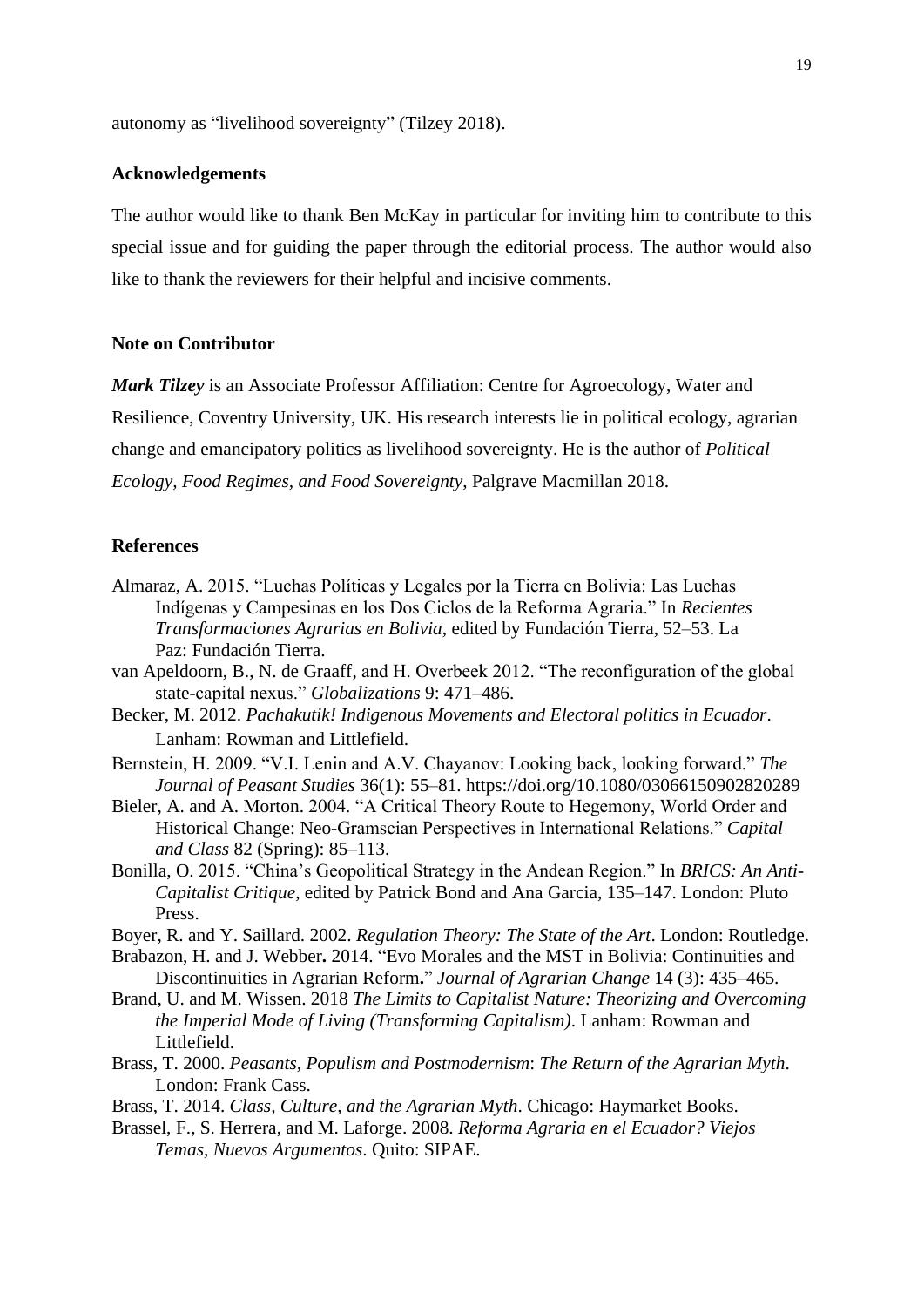- Brenner, R. 1985. "The Agrarian Roots of European Capitalism." In *The Brenner Debate: Agrarian Class Structure and Economic Development in Pre-Industrial Europe,* edited by T. Aston and C. Philpin, 213–328. Cambridge: Cambridge University Press.
- Carrión, A. 2016. "Extractivismo Minero y Estrategia de Desarrollo: Entre el Nacionalismo de los Recursos y los Conflictos Socioterritoriales." In *La Revolución Ciudadana en Escala de Grises: Avances, Continuidades y Dilemas*, edited by M. Le Quang, 181– 204. Quito: Editorial IAEN.
- Carrión, D., and S. Herrera Revelo. 2012. *Ecuador Rural del Siglo XXI: Soberanía Alimentaria, Inversión Pública y Política Agraria*. Quito: Instituto de Estudios Ecuatorianos.
- Clark, P. 2017. "Neo‐developmentalism and a 'vía campesina' for rural development: Unreconciled projects in Ecuador's Citizen's Revolution." *Journal of Agrarian Change* 17: 348–364.
- Colque, G., E. Tinta, and E. Sanjines. 2016. *Segunda Reforma Agraria: Una Historia que Incomoda*. La Paz: Fundación Tierra.
- Colque, C., M. Urioste, and J. L. Eyzaguirre. 2015. *Marginalizacion de la Agricultura Campesina e Indigena: Dinamicas Locales, Seguridad y Soberania Alimentaria*. La Paz: Fundacion Tierra.
- Cox, R. 1993. "Gramsci, Hegemony, and International Relations: An Essay in Method." In *Gramsci, Historical Materialism, and International Relations*, edited by S. Gill, 49–66. Cambridge: Cambridge University Press.
- Davalos, P., and V. Albuja. 2014. "Ecuador: Extractivist Dynamics, Politics, and Discourse." In *The New Extractivism: A Post-Neoliberal Development Model or Imperialism of the Twenty-First Century?*, edited by H. Veltmeyer and J. Petras, 144–171. London: Zed Books.
- De Janvry, A. 1981. *The Agrarian Question and Reformism in Latin America*. Baltimore: Johns Hopkins University Press.
- De la Torre, C. 2013. "Technocratic Populism in Ecuador." *Journal of Democracy* 24 (3): 33–46. doi: 10.1353/jod.2013.0047
- Edelman, M. and S. Borras. 2016. *Political Dynamics of Transnational Agrarian Movements*. Rugby: Practical Action Publishing.
- Ellner, S. 2012. "The Distinguishing Features of Latin America's New Left in Power: The Chávez, Morales, and Correa Governments." *Latin American Perspectives* 39(1): 96– 114.
- Enzinna, W. 2007. "All We Want is the Earth: Agrarian Reform in Bolivia." In *Socialist Register 2008: Global Flashpoints, Reactions to Imperialism and Neoliberalism*, edited by L. Panitch and C. Leys, 217–236. London: Merlin Press.
- Fabricant, N. 2012. *Mobilizing Bolivia's Displaced: Indigenous Politics and the Struggle Over Land*. Chapel Hill: University of North Carolina Press.
- Giunta, I. 2014. "Food Sovereignty in Ecuador: Peasant Struggles and the Challenges of Institutionalization." *Journal of Peasant Studies* 41 (6): 1201–1224. doi: 10.1080/03066150.2014.938057.
- Gramsci, A. 1971. *Selections from the Prison Notebooks*. New York: International Publishers.
- Gudynas, E. 2012. "Estado Compensador y Nuevos Extractivismos: Las Ambivalencias del Progresismo Sudamericano." *Nueva Sociedad* 237: 128–146.
- Harten, S., 2011. *The Rise of Evo Morales and the MAS*. London: Zed Books.
- Henderson, T. 2017. "State–peasant movement relations and the politics of food sovereignty in Mexico and Ecuador." *The Journal of Peasant Studies* 44(1): 33–55.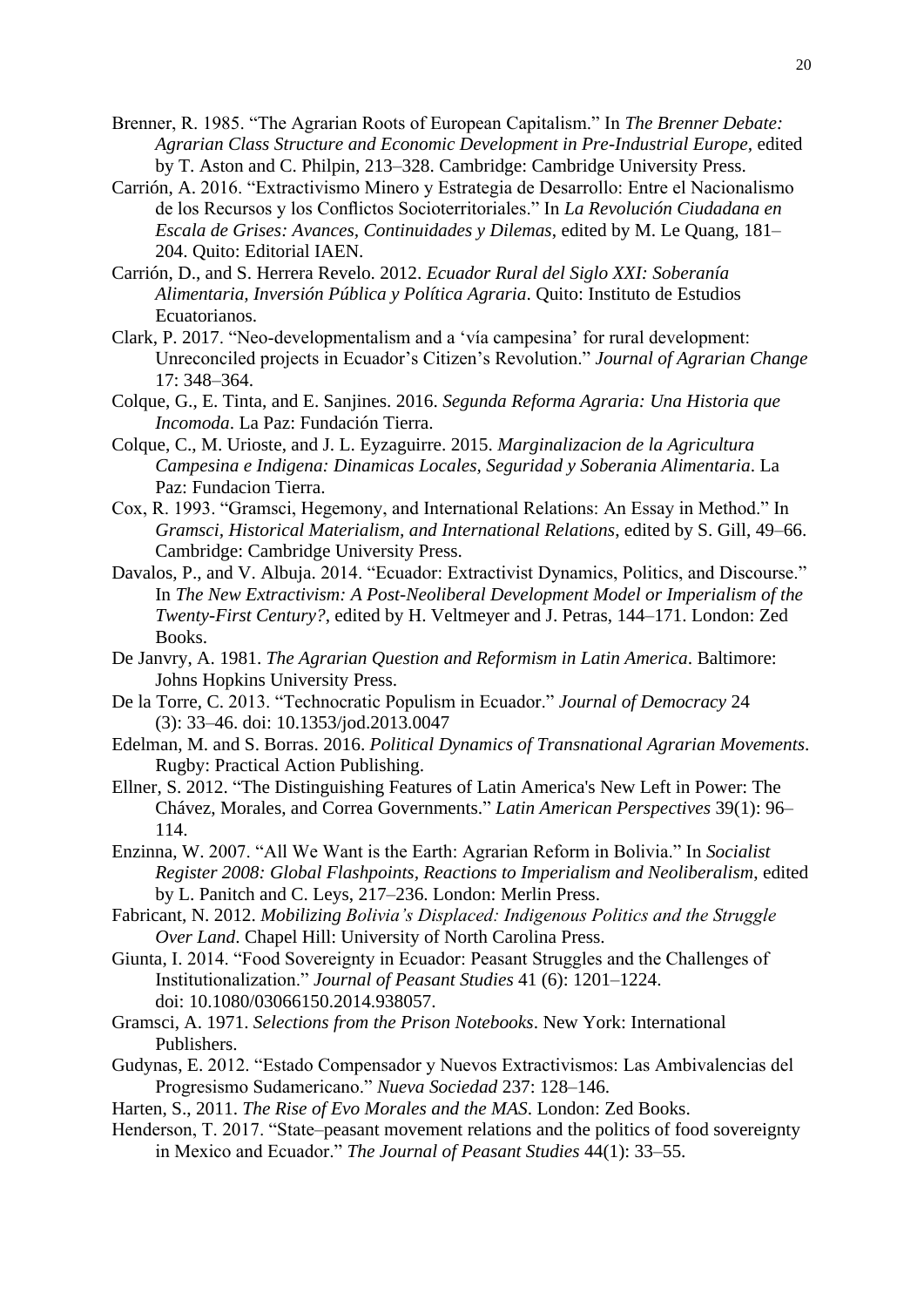- Henderson, T. 2018. "The Class Dynamics of Food Sovereignty in Mexico and Ecuador." *Journal of Agrarian Change* 18 (1): 3–21.
- Herrera Revelo, S. 2017. "Lecciones del Contradictorio Progresismo en el Ecuador." *Lalineadefuego.Info January* 31: 1–5.
- Hylton, F. and S. Thomson 2007. *Revolutionary Horizons: Past and Present in Bolivian Politics*. London: Verso.
- Jessop, B. 2016. *The State: Past, Present, Future.* Cambridge: Polity Press.
- Kautsky, K. 1988 *The Agrarian Question*, vol. 1 and 2. London, Zwan Publications.
- Malamud, A. 2017. "Qué cosa fuera la patria sin Correa." *Nueva Sociedad*. 17 March.
- http://nuso.org/articulo/que-cosa-fuera-la-patria-sin-correa/.
- Marini, R. M. 1973. *Dialéctica de la Dependencia*. Mexico: Editorial Era.

Martinez Valle, L. 2017. "Agribusiness, Peasant Agriculture, and Labour Markets: Ecuador in Comparative Perspective." *Journal of Agrarian Change* 17(4): 680–693. doi: 10.1111/joac.12188.

- Marx. K. 1972 *Capital*, vol. 1 and 3. London: Lawrence and Wishart.
- McKay, B., R. Nehring and M. Walsh-Dilley. 2014. "The State of Food Sovereignty in Latin America: Political Projects and Alternative Pathways in Venezuela, Ecuador and Bolivia." *The Journal of Peasant Studies* 41(6): 1175–1200.
- McKay, B. 2017. "Agrarian Extractivism in Bolivia." *World Development* 97 (September): 199–211.
- McKay, B. 2018. "The politics of agrarian change in Bolivia's soy complex." *Journal of Agrarian Change* 18(2): 406–424. https://doi.org/10.1111/joac.12240.
- McMichael, P. 2013. *Food Regimes and Agrarian Questions*. Halifax and Winnipeg: Fernwood Publishing.
- Mooers, C. 1991. *The Making of Bourgeois Europe.* London: Verso.
- O'Connor, J. 1973. *The Fiscal Crisis of the State*. New York: St Martin's Press.
- Orellana, L. 2011. "The National Question and the Autonomy of the State in Bolivia." In *Reclaiming the Nation: The Return of the National Question in Africa, Asia, and Latin America*, edited by S. Moyo and P. Yeros, 235–254. London: Pluto Press.
- Ormachea Saavedra, E. 2015. "Pequena y Gran Produccion Agricola Capitalista y Trabajo Asalariado en Bolivia." In *Asalariados Rurales en America Latina*, edited by A. Riella and P.Mascheroni, 165–186. Buenos Aires: CLACSO.
- Otero, G. 2013. "The Neoliberal Food Regime and its Crises: State, Agribusiness Transnational Corporations and Biotechnology." In *The Neoliberal Regime in the Agri-Food Sector: Crisis, Resilience, and Restructuring*, edited by S.A. Wolf and A. Bonanno, 225–244. London: Earthscan/Routledge.
- Otero, G. 2018. *The Neoliberal Diet: Healthy Profits, Unhealthy People*. Austin: University of Texas Press.
- 10Petras, J. and H. Veltmeyer 2016. *Imperialism and Capitalism in the Twenty-First Century: A System in Crisis*. London: Routledge.
- van der Ploeg, J. 2008. *The New Peasantries: Struggles for Autonomy and Sustainability in an Era of Empire and Globalization*. London: Earthscan.
- Polanyi, K. 1957. *The Great Transformation: The Political and Economic Origins of Our Times.* Boston: Beacon.
- Postero, N., 2010."Morales's MAS Government: Building Indigenous Popular Hegemony in Bolivia*.*" *Latin American Perspectives* 37(3): 18–34.
- Poulantzas, N. 1978. *State, Power, Socialism*. London: Verso.
- Resmini, F. 2019. "The Long Coup in Ecuador." NACLA, 18 November. https://nacla.org/news/2020/03/03/long-coup-ecuador.